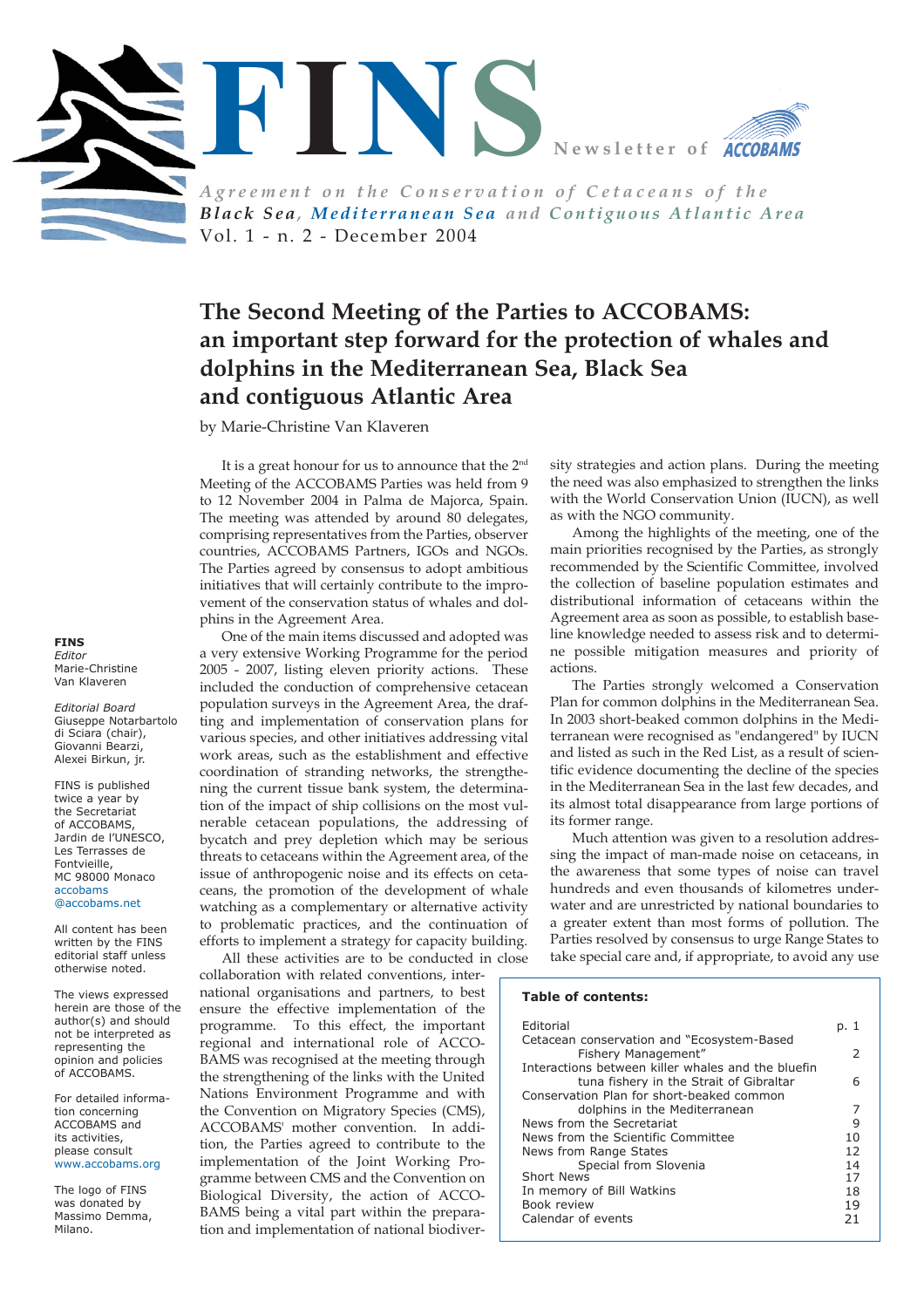of man made noise in habitats of vulnerable species, such as Cuvier's beaked whales, and in areas where marine mammals may concentrate. Parties are urged to consult with any profession conducting activities producing underwater sound having the potential of causing adverse effects on cetaceans, and to exercise extreme caution until satisfactory guidelines are developed.

Cetacean bycatch, which was identified by CMS and its Regional Agreements as one of the major causes of cetacean mortality due to human activities, is a special concern for the ACCOBAMS Parties in consideration of the continued use of pelagic gillnets in contrast to mainstream international and national legislation. With a specific resolution, the Parties urged all Range Sates to ensure that their fishing operations be conducted in full accordance with the relevant existing regulations aimed at the mitigation of cetacean bycatch. The a proposed project to assess and mitigate the adverse impacts of interactions between cetaceans and fishing activities in the Agreement Area was welcomed. On the front of the conflicts between cetaceans and fishing operations, a step forward was made by adopting the "Guidelines for technical measures to minimize cetacean-fishery conflicts in the Mediterranean and Black Seas", which addresses, among other things, the problems and uncertainties surrounding the use of acoustic devices to deter dolphins from depredating nets. In

recognition of such uncertainties, the Meeting urged the Parties to only use such devices, where authorized and appropriate, under carefully controlled studies to ensure that they are an effective mitigation measure, and to link any use of acoustic devices with an observers scheme designed to monitor their effectiveness over time.

Other subjects discussed included the development of criteria for the selection of specially protected areas for cetacean conservation, guidelines on the granting of research permits, the promotion of photo-identification activities, and the continued development of a system of tissue banks in the Agreement area. The promotion of education, training and awareness initiatives was also recommended and agreed upon.

The full success of the meeting was also due to the efforts and the gracious hospitality of the Spanish Government. The Parties expressed their gratitude to the organizers for all the work accomplished and warmly welcomed the invitation by Croatia to host the next Meeting, which will take place towards the end of 2007.

The Second Meeting of the Parties was an important milestone for ACCOBAMS and demonstrated that the Agreement has grown to become an important tool for the conservation not only of whales and dolphins, but also of the Mediterranean and Black Seas biodiversity as a whole.

## **Cetacean conservation and "Ecosystem-Based Fishery Management"**

by Peter J. Corkeron

One of the points in the Plan of Implementation developed by the United Nations' World Summit on Sustainable Development in 2002 (the Johannesburg Summit) was to "encourage the application by 2010 of the ecosystem approach" to fisheries. "Ecosystem-Based Fishery Management" (EBFM) or the "Ecosystem Approach to Fisheries" (EAF) have become terms that are being heard more commonly in discussions regarding fisheries management internationally. But what is EBFM, and where has it come from?

Documented expressions of concern for the effects of fisheries on ecosystems can be traced back to the 14th Century. Yet it is only relatively recently that the effects of fisheries on marine ecosystems have been seriously questioned. This concern has grown as growing evidence of overfishing and destructive fishing raise serious doubts that we can persist with current forms of fishery management. Possibly the first major scientific paper to raise ecosystem considerations in the context of sustainable use of living resources was that by Sidney Holt and Lee Talbot, published in 1978. Over the past decade, there has been a huge increase in scientific

papers; national and international meetings, and discussion papers for government and international agencies on EBFM.

The call from the Johannesburg Summit for implementation of the "ecosystem approach" to fisheries by 2010 is sure to result in an even greater proliferation of EBFM-related material. But what is EBFM? Of the multiple definitions available, one that encapsulates EBFM clearly and succinctly is that of Pikitch and co-authors in a recent issue of Science: "EBFM reverses the order of management priorities so that the objective of sustaining ecosystem structure and function supersedes the objective of maximizing fisheries yields".

But do we need EBFM, and how could it improve on single species fishery management (SSFM), still the norm for most fisheries management? Under SSFM, most fisheries management is based on consideration of single species or stock of fish - catch levels are set by combining abundance estimates of the fish in question with population models incorporating fisheries mortality (virtual population analysis, or VPA). From this, reference points can be determined; for example, what is the lowest limit to

Marie-Christine Van Klaveren, the Executive Secretary of ACCOBAMS, is the Editor of FINS

mcvanklaveren @accobams.net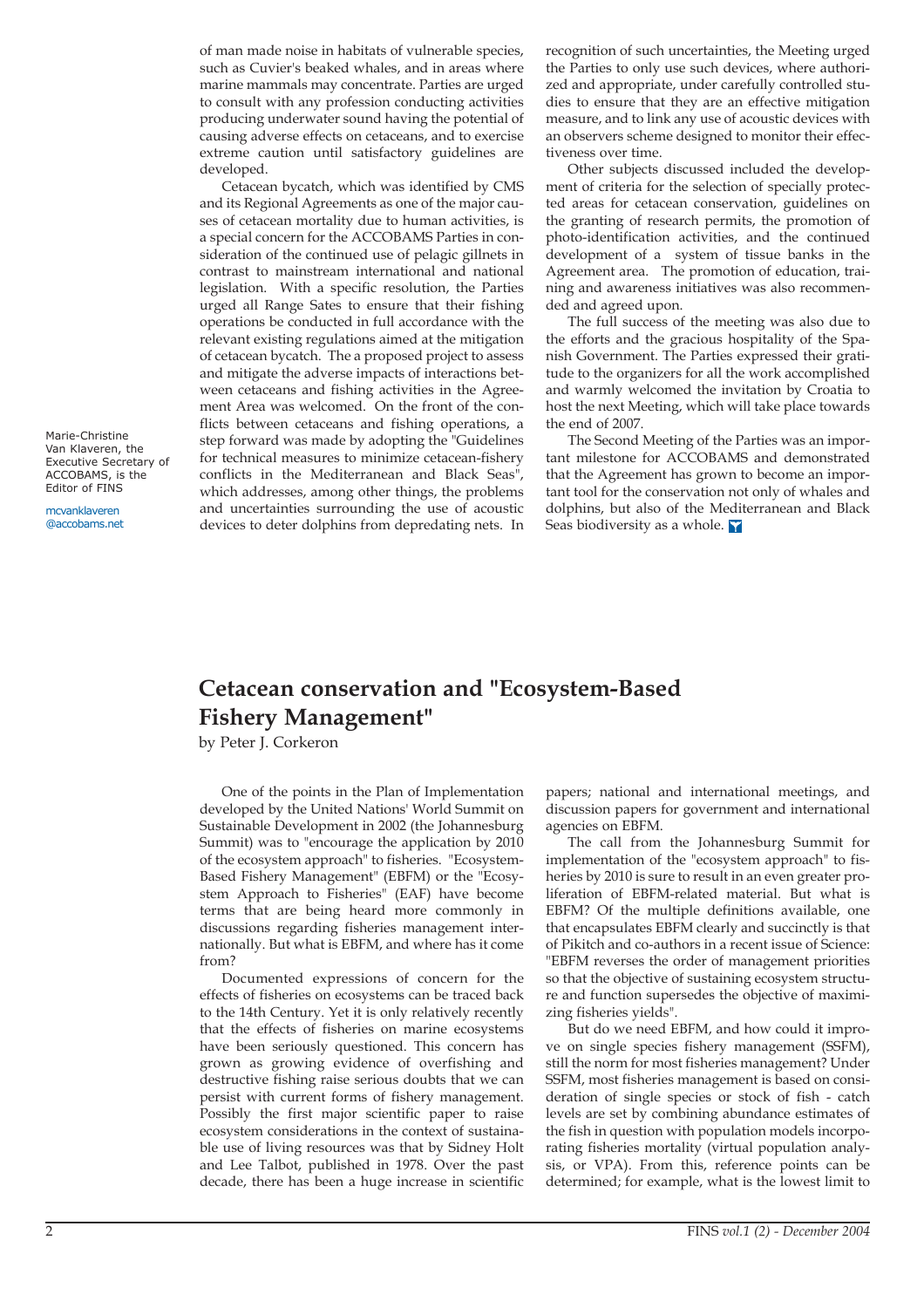which the biomass that a fish should be allowed to fall. Then performance indicators can be developed how well is the management plan performing relative to reference points. Finally, control rules can be developed: computer programs that relate performance indicators to management decisions.

There are fishery scientists who argue that the calls for EBFM miss the point, and that the problems with SSFM are overstated. There are, for example, some fisheries that are recovering from overexploitation, or that are not being overexploited, thanks to SSFM. Some problems with SSFM arise from it being applied badly. Examples include that often, managers reject scientists' recommendations on reference limits (e.g. the history of ICES advice on cod quotas); and Illegal, Unreported and Unregulated (IUU) fisheries contribute substantially to the problems of overfishing (e.g. the IUU fishery for cod in the Barents Sea). Others point to problems with governance: that issues such as overcapitalisation; inappropriate subsidies; the "race for fish"; and a general lack of incentives for fishers to both engage in practices likely to encourage sustainability and refrain from inappropriate behaviour are more important than ensuring that there is an "ecosystem approach" to fisheries.

Coincident with the growth in interest in EBFM has been increased interest in Marine Protected Areas as tools in fisheries management. Here I follow the recently published results from the deliberations of a US working group, defining MPAs as ''areas of the ocean designated to enhance conservation of marine resources'', and fully protected marine reserves as ''areas of the ocean completely protected from all extractive and destructive activities''. That is, marine reserves are a special subset of MPAs. There seems little doubt that zoning in MPAs and some form of networks of marine reserves will prove useful in fisheries management, although sufficient data to convince sceptics of the merits of MPAs as management tools remain elusive. Rather than discuss the debate going on regarding the relative importance of MPAs in EBFM, this provides a jumping-off point for discussing one perspective on how we use the tools of science to inform decisions we make regarding fisheries management.

There are several general tools available to the applied ecologist, whether working on the land or in the ocean, whether a conservation biologist employed by a non-government organization or a government fisheries biologist. As ACCOBAMS deals with cetaceans, the examples that follow are from marine mammal science, mostly dealing with cetaceans. We can observe the animals (or whatever component of the ecosystem) that are of interest without perturbing the system under study. Observations may be simple, or may be sophisticated. An example might be estimating the abundance of a population of cetaceans: whether by mark-recapture from photo-identification; or distance sampling from vessels, land or aircraft. We can model the animals or system of interest, using mathematical models inside our computers, for example using population models to estimate the sustainability of cetacean deaths due to fishery bycatches. These two techniques do not involve perturbing the system in any way to see how it works.

We can also conduct experiments: make changes to the system under study to see what happens.

These can be laboratory based, for example studying the way porpoises in captivity respond to pingers. They can be conducted at a small scale on animals or systems outside laboratories. An example is setting a line of pingers in a place known to be used by porpoises, and observing changes in the behaviour of porpoises when the pingers are on, compared with control conditions when the pingers are off. Or we can run large-scale experiments, for example working with net fishers, with some fishers setting nets with pingers, and other setting nets without, and measuring differences in cetacean mortalities, fishery catch rates, and whatever else may be of interest in the study.

Finally, there are "natural experiments" where something about the system of interest varies over space, time or both, allowing us to observe differences between these mini-systems. A small-scale example of these might be observing dolphins' behaviour in an area where vessel traffic changes markedly over time to determine whether dolphins' behaviour varies with levels of vessel traffic. On a much larger scale, islands with and without large populations of sea otters work as "natural experiments" on the way in which trophic linkages driven by sea otter predation on sea urchins influences the structure of kelp communities.

The science behind classical SSFM tends to rely on observation - estimating the abundance or biomass of a particular fish stock - and modelling VPAs to estimate sustainable fishing mortality. Experimentation (other than laboratory-based work to improve parameter input into VPAs) generally has little role to play in SSFM. An exception to this generalization is the "Effects of Line Fishing" programme running on the Great Barrier Reef, where classical SSFM tools are embedded into a large-scale experimental design that manipulated the levels of a commercial fishery across several coral reef complexes within a huge MPA (the Great Barrier Reef Marine Park).

There is a point to this digression from EBFM. One thing that MPAs offer, and in particular what marine reserves offer (remember, marine reserves are places where no extractive activity is allowed at all - no fishing of any sort, including recreational fishing) is a way of manipulating fishing pressure that is generally not used in classical SSFM. So we have an option for more experimental approaches to assessing the ecosystem effects of fishing. At the risk of making a gross generalization, most discussions of the utility of MPAs and marine reserves in SSFM can be reduced to technical arguments about whether the data available from MPAs (and particularly marine reserves) are embedded in an appropriate experimental design.

Why does experimentation matter in applied ecology? From the classical work of R.A. Fisher at Rothamsted where in a few months, his experiments answered questions about agricultural productivity that observational studies had failed to answer over decades, to Before-After Control-Impact (BACI) and beyond-BACI designs environmental impact assessment, properly designed experiments or quasiexperiments allow strong inference to be drawn regarding ecological (or anthropogenic) processes. This is not news, but its relation to EBFM is worth exploring.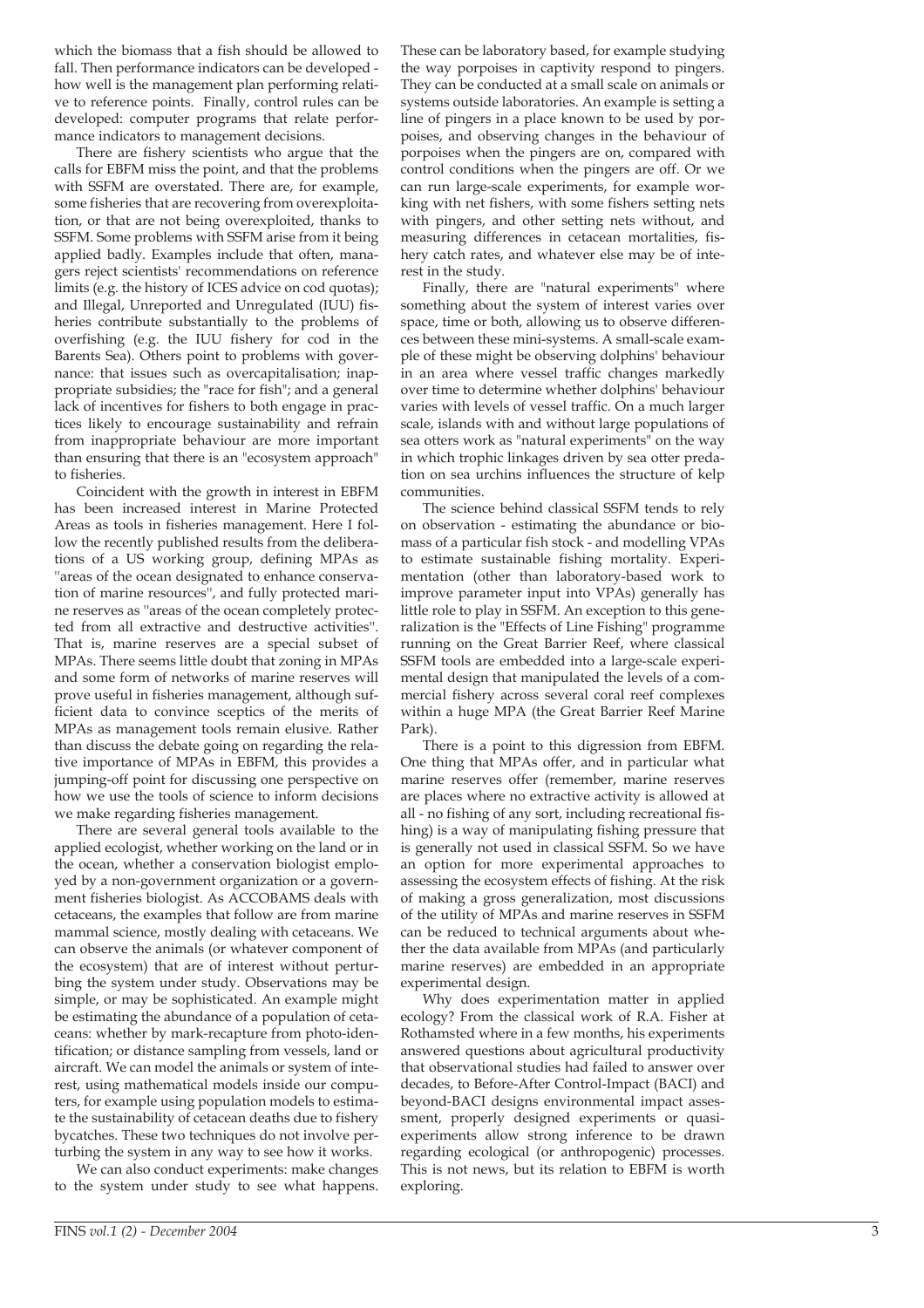Just as any experiment is only as good as the weakest aspect of its design, any mathematical model is only as good as its weakest assumption. The population biology underpinning models used in SSFM is fairly well understood, although the observational data used in the models can be less than perfect. And allowing for observational uncertainty within SSFM models remains problematic. What happens when we move to EBFM? Not only do we need to describe the pattern that we observe precisely and accurately - we also need to understand the processes responsible for these patterns. These processes - how ecosystems function - are arguably more complex and less well understood than the population biology underpinning VPA models in SSFM.

There are two general forms of modelling that are being developed for EBFM - mass-balance models (e.g. EcoPath with EcoSim), and multispecies derivatives of VPA models (MSVPA). I shall concentrate on MSVPAs, as proponents of mass-balance models generally support MPAs for EBFM (and in some well-known cases, are some of the strongest supporters of MPAs for EBFM), while proponents of MSVPAs (mostly in Nordic countries) seem less inclined to accept MPAs as tools in fisheries management.

Marine ecosystems are composed of many species. A relatively simple system, such as that in the Barents Sea, includes at least 150 species. How does a modeller construct an MSVPA of this system? One approach is to attempt a "minimum realistic model" of the system, modelling only the components of interest for fisheries. This has been done in the Barents Sea, modelling minke whales, cod, herring and capelin. The issue with the utility of this modelling approach for EBFM is the multiple assumptions associated with reducing a system of at least about 150 components to 4, and reliably determining the processes that govern the interactions between the components of even this greatly reduced skeleton of the system. If our understanding of the processes driving the system is poor, one or more of the assumptions of the model is likely to be weak (I am ignoring whether the observational data is of sufficient quality to inform the model). That being so, how do we evaluate the utility of this model if it is used as input into a management process? If the natural science behind EBFM relies entirely on the twin components of most SSFM - observation and modelling - how can we assess the efficacy of an MSVPA? Embedding fishery management within a design that can be evaluated as a large-scale experiment becomes more important when our primary management aim is "sustaining ecosystem structure".

An approach separate from MPAs that reflects the philosophy of EBFM is to develop something akin to reference points in SSFM. One example, in the European context, has been the process of establishing "Ecological Quality Objectives"(EcoQOs, with apologies for the proliferating acronyms in this essay!). Examples of EcoQOs dealing with marine mammals in the North Sea that are under development include ensuring that estimates of abundance of some seal species do not fall below a certain percentage of their current abundance over a set period of years. A problem with EcoQO approach is that if

an objective is not met (i.e. a limit reference point is breached), the only action required is for research into why the limit has been passed.

To here, there has been relatively little mention in this essay of marine mammal conservation or Europe. What does EBFM have to do with ACCO-BAMS? Perhaps EBFM offers us the opportunity (to paraphrase Proust) not to seek new seascapes, but to have new eyes. Is the conservation of cetaceans in the Mediterranean Sea, Black Sea and contiguous Atlantic waters to be achieved simply by passing laws forbidding direct killing and attempting to reduce indirect killing, while leaving all these waters open to virtually all forms of human use?

Cetacean conservation, in the context of EBFM, is not just about looking after animals because people think they are cute, or because nations are signatories to international treaties that bind them to attempt conservation. Many marine mammal populations worldwide are reduced from historical abundances. Locally abundant marine mammals can be important components of marine ecosystems. When relatively abundant, sea otters can influence kelp forests, dugongs can affect the structure of seagrass communities, grey whales can reshape benthic substrates. Fisheries influence dolphins' foraging behaviour, and in some places may affect their social structure. Cetaceans' long lives, blubber coats (relatively easy to sample using remote biopsies) and position at or near the apex of food chains mean they can act as pointers to problematic levels of persistent organic pollutants, with implications for other ecosystem components and for human health. Healthy populations of cetaceans may not, of themselves, indicate healthy marine ecosystems, but cetacean populations that are in trouble are evidence that something is wrong in an ecosystem.

It is about here that I should be able to finish up this essay, perhaps with some parting suggestions regarding how implementing EBFM could be considered by ACCOBAMS. Unfortunately, I can't. A different view of "EBFM" has arisen in parallel with EBFM as described above. This version is best exemplified by the recent policy adopted by the Norwegian parliament in 2004, that seeks "the establishment of an ecosystem-based management regime for marine mammals in areas under Norwegian jurisdiction" (quotations are from a translation of the policy paper's summary chapter, available on the web).

The policy includes proposals to increase quotas for minke whales; to substantially increase catches of harp seals, including offering quota bonuses in other fisheries to fishermen prepared to take part in the harp seal hunt; and "regulate population growth in coastal seals to reduce damage to the fisheries". The policy also identifies the need to "introduce a set of general principles to be used as a basis for marine mammal management in Norway, and *seek to achieve the widest possible international support for them*" (my italics).

Application of this version of "EBFM" in Norway is becoming clear. Since 2003, the quotas for grey seals along the Norwegian coast have been set at 25% of the estimate of grey seal abundance, despite advice for lower quotas from scientists at the Norwegian Institute of Marine Research. A bounty was introduced in 2004 after quotas were not filled, and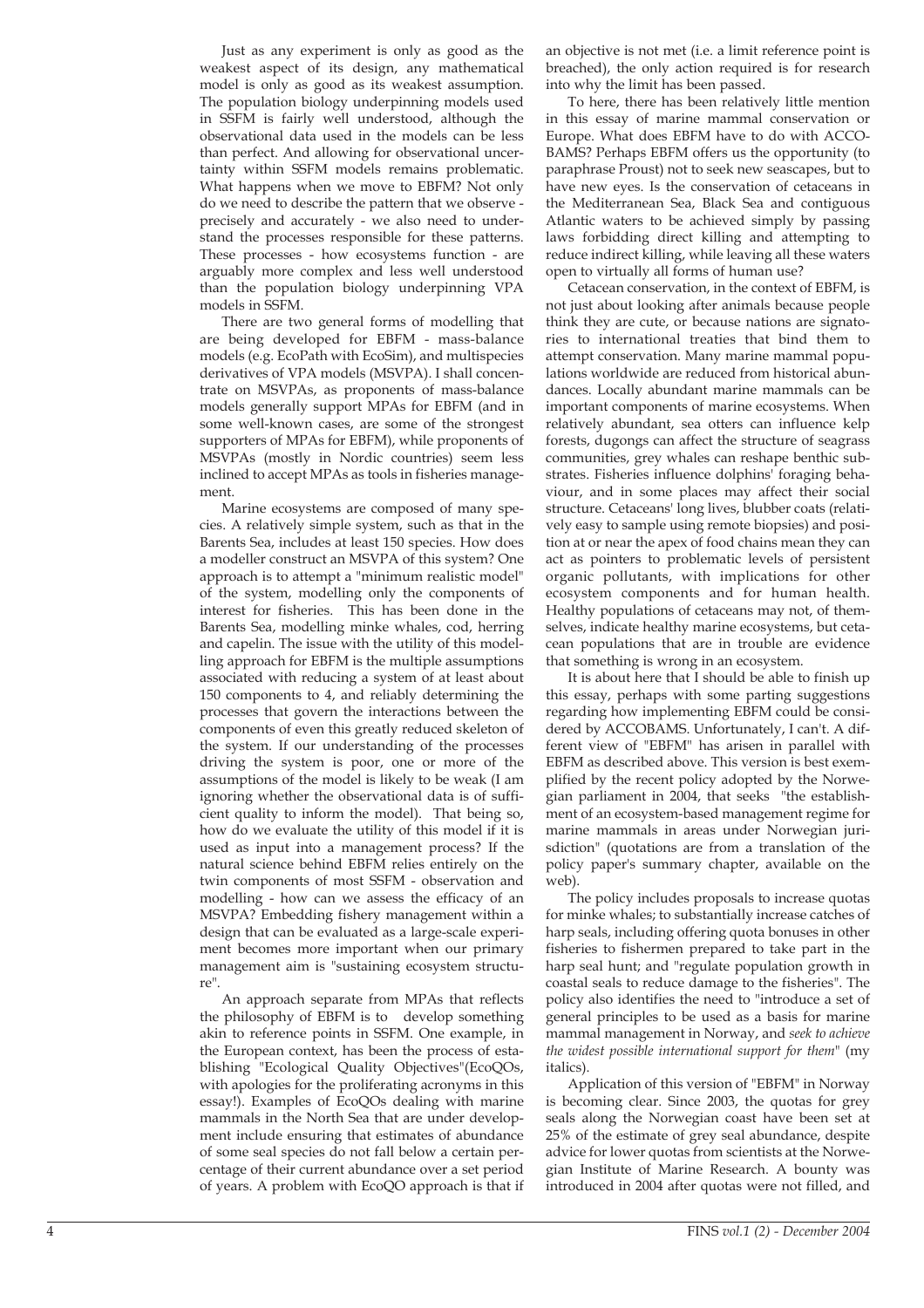plans are in place to allow international hunters in to take part in hunt tourism, perhaps by this year (until now the hunt was limited to Norwegian nationals and permanent residents). Substantial state subsidies have been allocated for the sealing industry in 2005. The current design of the grey seal surveys along the Norwegian coast is such that a complete survey takes four or five years to complete - the last finished in 2004. You don't have to be a survey design genius to work out what will happen if quotas are reached over the period of the next survey.

The aim of Norway's new management approach appears to be to reduce the abundance of selected marine mammal populations (so far, minke whales; harp, grey and harbour seals, with indications that other species may soon join this list) to the point where they are not perceived as affecting fisheries. For grey seals, this is in direct conflict with one of the EcoQO metrics of "ecological quality" identified for seals, detailed above. This has been pointed out by the ICES Working Group on Marine Mammal Ecology in 2003 and 2004, but does not appear to concern the fisheries managers and politicians responsible for drawing up and implementing the new policy. Performance indicators and control rules implementing EcoQOs do not yet exist (and there are no plans for EcoQOs to result in anything over than more research, so control rules are pretty meaningless anyway). However, rather than considering this in terms of reference points that are under review, it is worth discussing how this version of "EBFM" differs from EBFM as described above.

The natural science underpinning the new policy comprises observations and modelling: estimates of abundance of the species in question; estimates of their food consumption from (mostly) studies of stomach contents; and at least two different MSVPAs (one mentioned above) of the systems of interest. Currently, there are no plans to implement an experimental approach - places where seals are killed compared with places where seals are not - in a design that would allow the efficacy of this form of "EBFM" to be evaluated. Whether the weakest assumptions of MSVPAs are sufficient to render them meaningless cannot be assessed, and there appear to be no plans to see that they are assessed. It is hard to see how this "new" policy is anything more than predator culling, rebadged as "EBFM".

This might not be especially important - if marine mammals along the Norwegian coast are culled what does it matter to those of us living elsewhere? However, the policy includes a call for international acceptance of this approach as EBFM, recall the comment "seek to achieve the widest possible international support for them". Reading reports from institutions such as the Food and Agriculture Organization of the United Nations (FAO), it is very clear that this international support is already being sought.

One thing is clear about "EBFM". There is a great deal of debate still to come about what EBFM means. Anyone who has attended an international meeting where scientists discuss management can imagine the number of ways in which scientists and managers will argue the meaning of EBFM - from defining ecosystems, to deciding the aspects of ecosystems that need maintenance to achieve EBFM, what is "maintenance", what are appropriate reference points and control rules and how are these set, monitoring. The list is almost endless.

Perhaps we can agree what is not EBFM. Renaming marine mammal culls as EBFM will be a great step backwards for marine resource management. This is especially so when culls are not coupled with any way of experimentally determining the efficacy of a culling program on fishery landings - compared with what landings would be without culling - and ensuring that marine mammal populations are not driven to local extinction in the process. Within the context of ACCOBAMS, it will also be of no value for cetacean conservation.

Ensuring that ecosystem function has precedence over maximizing fishery yields will probably improve the chances that fisheries can contribute to humanity's food security into the future. It is also likely to be a step forward for cetacean conservation. Culls won't help. Stopping chronic overfishing and destructive fishing as quickly as possible would be a good start.

#### **Some relevant references:**

Holt S. J., Talbot L.M. 1978. New principles for the conservation of wild, living resources. Wildlife Monographs 59:1-33.

Hall S.J., Mainprize B. 2004. Towards ecosystembased fisheries management. Fish and Fisheries 5:1- 20.

Pikitch E. *et al.* 2004. Ecosystem-based fishery management. Science 305:346-347, and correspondence arising: Corkeron, P.J. 2004, Pikitch *et al.* 2004. Fishery Management and Culling. Science 306:1891- 1892.

#### **Special issues of journals on EBFM-related topics:**

Bulletin of Marine Science 74(3) 2004.

Ecological Applications 13(1) Supplement 2003 (on no-take marine reserves).

ICES Journal of Marine Science 57(3) 2000 (special issue on Ecosystem Effects of Fishing).

Marine Ecology Progress Series 274: 269-303 2004 (Theme Session on EBFM).

Want to send news and articles to FINS? We welcome contributions in the field of cetacean conservation from all parties. Please send proposals, suggestions and items for the calendar of events to: G. Notarbartolo di Sciara, disciara@tin.it

Peter Corkeron is an applied ecologist whose interests lie in understanding the manner in which peoples' activities affect marine wildlife, and working to reduce these impacts. Until recently, he was employed at the Norwegian Institute of Marine Research, working on seal population biology. He resigned over the implementation of Norway's new policy regarding marine mammals and is currently unemployed.

petercorkeron2000(at) yahoo.com.au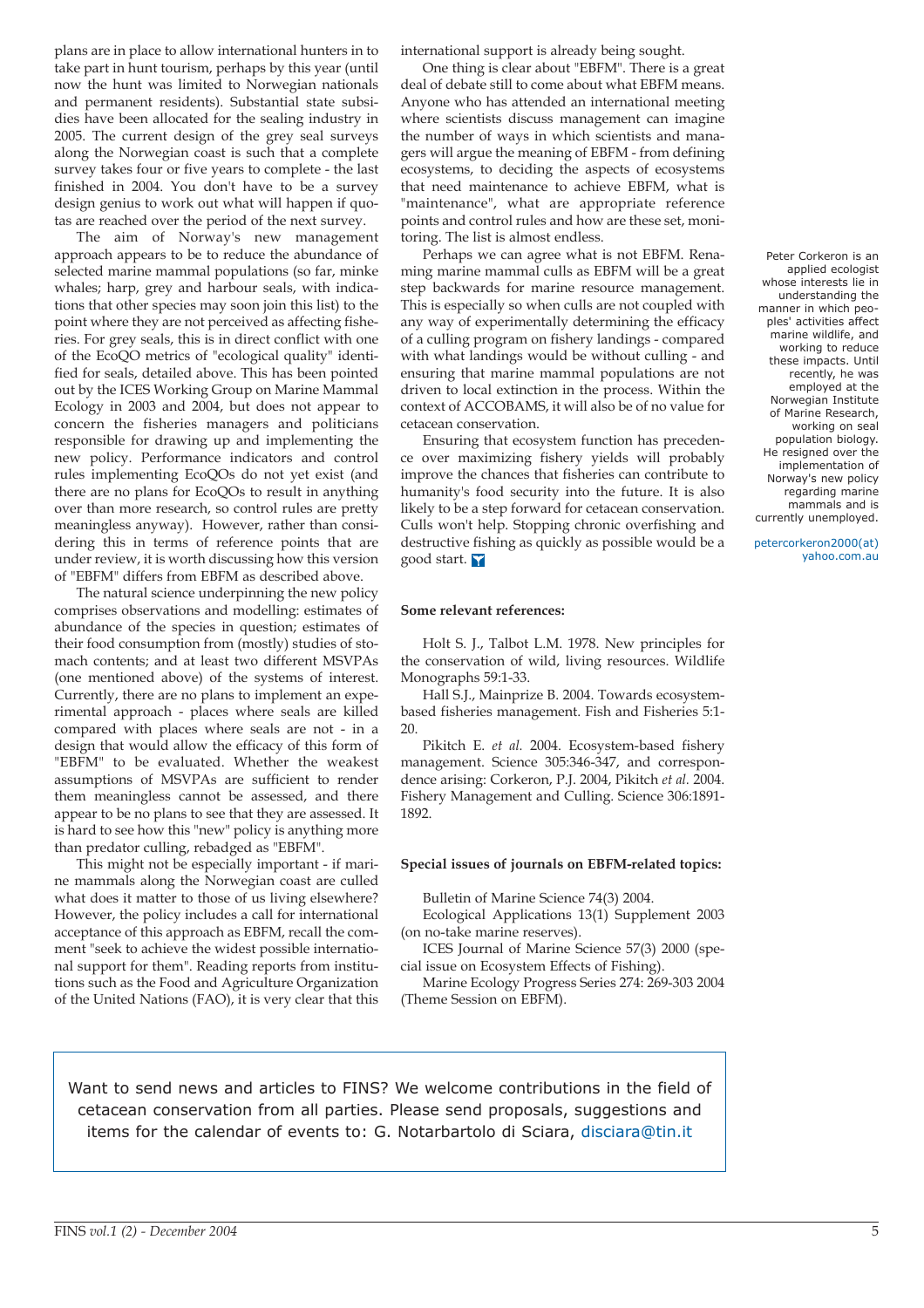# **Interactions between killer whales and the bluefin tuna fishery in the Strait of Gibraltar**

by Renaud de Stephanis

The Strait of Gibraltar is the narrow and shallow connection between the Mediterranean Sea and the Atlantic Ocean. Bluefin tunas (*Thunnus thynnus*) migrate through the Strait of Gibraltar, entering the Mediterranean Sea in Spring (during the months of March-June) to spawn, and leaving the Mediterranean Sea in Summer (July-August).

The in-bound Spring migration occurs close to the coast and at low depths. When the tunas enter the Mediterranean, they do not eat. This is why the "almadrabas", a kind of fishing trap placed perpendiculary to the coast, are set at this time along the Atlantic coasts of Morocco and Spain. The nets are arranged as a labyrinth. The tuna, during its coastal migration, enters the trap and remain inside until the fishermen lift the net (every 3 or 4 days). During 2004, between 5,000 and 6,000 bluefin tunas, weighing between 200 and 400 kg, were captured in this kind of net along the Spanish coasts. Five almadrabas are placed in Spain and seven in Morocco.

During the months of July and August, bluefin tunas return to the Atlantic waters through the Strait. This is the moment of the year in which around 80 Spanish boats, coming from the harbour of Tarifa, and 210 Morrocan boats, based in the ports of Ksar Sghir, Diky, Oued R'mel, Ferdioua and Oued Aliane, wait for the tuna in the Strait waters, to catch them with lines having one or two hooks. The tunas, which now weigh between 150 and 300 kg, are quite hungry and feed at the bottom of the Strait. The tunas will fight from one to two hours after being hooked, and will fetch around  $10 \frac{\epsilon}{kg}$  in Spain and  $4-5 \frac{\epsilon}{kg}$  in Morocco.

The presence of killer whales (*Orcinus orca*) in the area of the Strait of Gibraltar has been known for more than 500 years. Attacks of killer whales on fin whales have been reported around 1820, but their presence is historically best known in inshore waters, where almadrabas are or were placed along the Spanish and Moroccan coasts. Nowadays, during the months of March, April and May, around three groups of killer whales, with a total of 26 individuals identified until now, can be seen around the Spanish almadrabas. Killer whales are attracted near the nets by the presence of tunas. During their migration in shallow waters, the tunas are particularly vulnerable to the attacks from the whales, who can chase the fishes for 30-45 minutes before catching them. Based on data of maximum anaerobic and maximum sustained swimming speeds of bluefin tuna and other related species, a likely hypothesis is that killer whales have a greater endurance than tuna; this would enable the cetaceans to chase the tunas until they are exhausted. Acoustic recordings revealed that killer whales are mostly silent when trying to locate the tuna, and produce only rare, irregular clicks that are probably contact calls among them. During the course of a number of research activities conducted in the area in recent years, killer whale groups were never seen entering almadrabas. However, fishermen and gear technicians whom we interviewed said that the presence of killer whales around the almadrabas can stress the tuna in the net, causing stampedes and possibly damage to the gear. For this reason, in the 1970s and probably before it was common practice to shoot at the whales. Some of the animals still have bullet marks on their body, for example on their dorsal fin.

During July and August killer whales can be observed around the central area of the Strait of Gibraltar. Most of the time, the whales are found in the vicinity of tuna hook and line fishing vessels. Two core areas for this fishery exist: one is situated close to the Moroccan coast. and the other is 3-4 nautical miles to the north-west. In each fishing area there may be up to 200 boats in a circle of one nautical mile of diameter. Killer whales usually subdivide into two groups, each targeting one of the two core areas. When a boat catches a tuna, the fight starts. The fish, which is hooked in deep waters, is lifted to the surface. The tuna must be tired before being gaffed and hauled onboard; therefore, when the fishermen see that the tuna is too excited, they give slack to the nylon, and then start to reel in the fish again. This fight can last for up to two hours, depending on the weight of the tuna. The presence of a tired tuna at the surface, ready to be hauled on board, provides an opportunity to the killer whales to grab the fish and snatch it away from the fishermen. Normally a whale would seize the tuna in its mouth and try to get out of the fishing area, to eat it with the rest of the pod. In the process, the fishing line will tighten and will often break. The fishermen will have to pursue the killer whales if they want to try to recover at least a small part of the tuna. This fight can go on for one hour, and three different outcomes are possible. In the first case the line breaks off: the tuna will be lost for the fishermen, and two to three hours of work will have been lost as well. In the second case the fishermen will manage to recover part of the tuna head, the rest of the body being eaten by the whales. The recovered portion of the tuna cannot be sold, so also in this case the catch is lost, along with two to three hours of work. In the third case the fishermen manage to recover the tuna from the killer whale and bring their catch on board. Even in this case, however, the damage is significant because the fishermen only recover part of the fish, and the market price per kilogram is dramatically decreased. During Summer 2004, 20% of the catches were estimated to be lost by the Spanish fishing fleet. Understandably, the fishermen are highly irritated by this problem, and every year threaten to dynamite the killer whales. Luckily, however, we have been able to monitor this killer whale community since 1999, and no individuals have been missing; the community has increased with two newborn whales, and no attacks from the fishermen were recorded.

Negative interactions with fisheries are not the only potential problem for killer whales in the Strait of Gibraltar. Whale watching vessels are present in the area as well, and their numbers increase each year. In 1998, only two small boats were in operation there, with about four trips per week. In 2004 the number had increased to five, with a total of three to four whale watching trips per day. Added to those boats, and to one to two permanent research vessels, an average of three boats are also present around the killer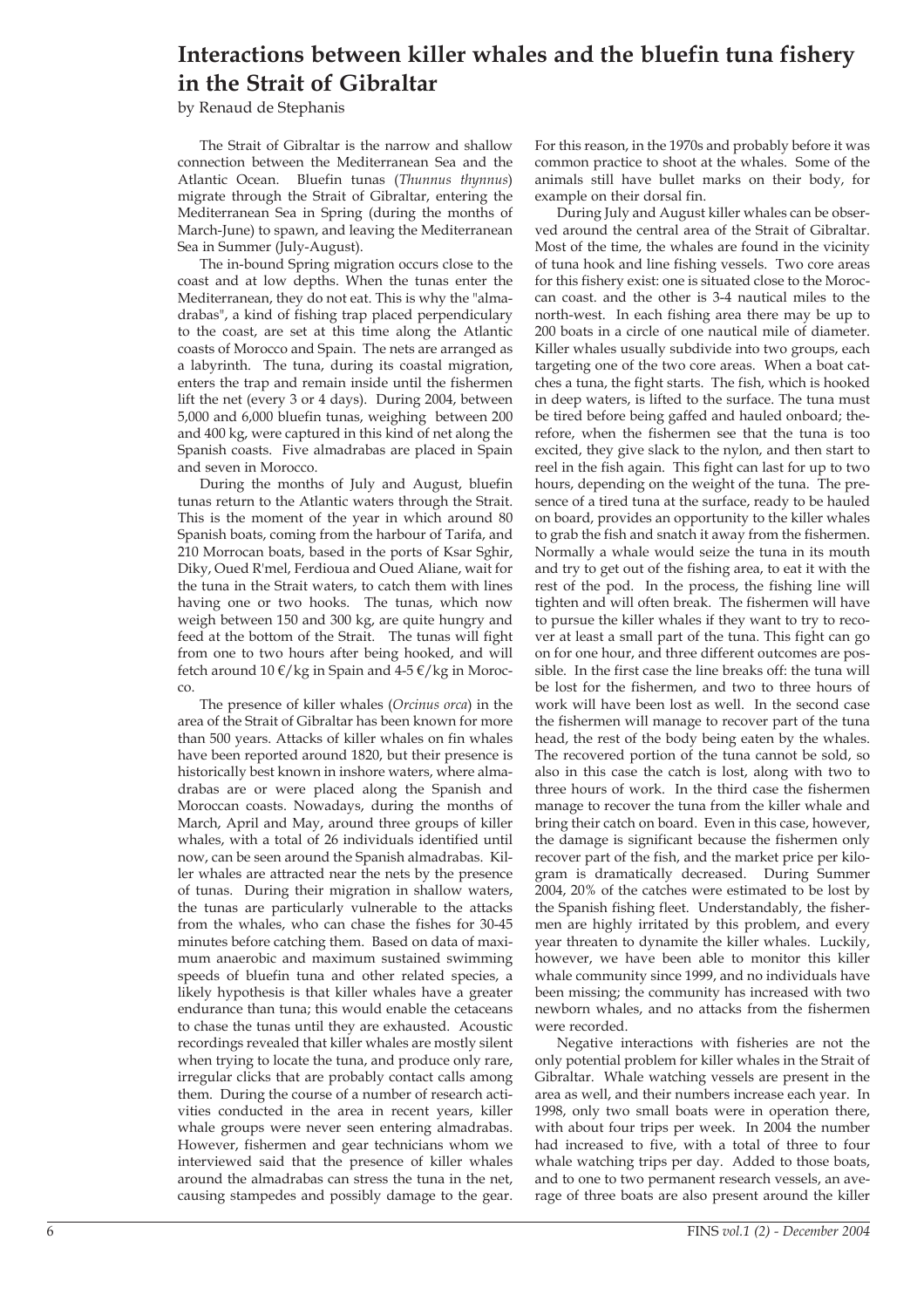whales, chartered by different production companies interested in filming them. Finally, even helicopters are occasionally used to do whale watching at low altitude, less than 40 meters above the sea level.

Such considerable vessel density and traffic, and the possibility of a negative impact deriving from interactions with the fishermen, adds to the consideration that the bluefin tuna population is now dramatically depleted. The few thousands tunas caught in Spring 2004 along the whole of the Spanish coasts offer a meagre comparison with the 80,000 tunas that were caught in 1540 in the almadraba of Conil de la Frontera alone.

All these considerations raise high concerns for the conservation of killer whales, bluefin tunas and the marine environment in the Strait of Gibraltar, and the urgent implementation of management measures is highly recommended.

See photographs of killer whale - fishermen interactions in the Strait of Gibraltar at: [http://www.accobams.org/index\\_science.htm](http://www.accobams.org/index_science.htm)

Renaud de Stephanis is the president of CIRCE [www.circe-asso.org](http://www.circe-asso.org) in Spain. He is currently doing his Ph.D. at the University of Cadiz with a thesis on the foraging ecology of

renaud@stephanis.org

pilot whales in the Strait of Gibratlar.



# **Conservation Plan for short-beaked common dolphins in the Mediterranean Sea**

by Giovanni Bearzi

At the first meeting of the ACCOBAMS Scientific Committee, held in Tunis back in the year 2002, the Tethys Research Institute presented a proposal to address the problem of common dolphin conservation in the Mediterranean. This project, that was endorsed by the Scientific Committee, included 1) a review of Mediterranean common dolphin ecology, status and conservation, 2) the management of a section of the ACCOBAMS web site dedicated to Mediterranean common dolphins, 3) the preparation of a Conservation Plan, 4) the analysis of an existing common dolphin dataset, and 5) an action plan for common dolphins in the area of Kalamos, Greece.

The third step has been completed recently, resulting in a valuable tool for the protection of these endangered and rapidly declining animals: the Conservation Plan for short-beaked common dolphins in the Mediterranean. This 90-page document represents the first attempt to address the problem of common dolphin conservation in the region in a comprehensive manner. It was prepared in close collaboration with the ACCOBAMS Secretariat, in consultation with members of the Scientific Committee and other experts, and it was co-funded by ACCOBAMS, the Whale and Dolphin Conservation Society and ASMS OceanCare.

The Plan acknowledges that: 1) the formulation and recommendation of management measures is made difficult by the present lack of understanding of the cause(s) for common dolphin decline in the region; 2) nevertheless, it can be assumed that most of the factors that are responsible for the decline of common dolphins in the Mediterranean derive from human activities in this marine region that are unsustainable and/or illegal (e.g., overfishing, use of driftnets, pollution); 3) the fate of Mediterranean common dolphins depends on range States having the political will to take responsible and precautionary action to mitigate the known anthropogenic threats; 4) the principal management measures that will benefit common dolphins are already embedded in a large number of existing legislation and treaties, which most of the Mediterranean common dolphins range States have already ratified; 5) if all such measures, invoked by existing international, regional and national legal instruments for the management of the Mediterranean, were to be fully implemented and enforced, the decline of common dolphins would likely cease.

The Plan concludes that honouring existing obligations with regard to the management of fisheries, pollution and other forms of habitat degradation represents the single most important action to stop the decline of Mediterranean common dolphins and facilitate their recovery. Therefore, the Plan strongly advocates that such obligations be respected and implemented without any further delay.

In addition to recommending compliance with existing obligations, the Plan envisages and outlines a series of actions that specifically address the problem of common dolphin conservation in the Mediterranean, with special attention to areas which appear to contain important habitat for the species, where common dolphins are still reported to occur in sizeable numbers.

Actions are divided into five broad categories: Management, Legislation, Research, Capacity building, Awareness & Education. The Plan stresses that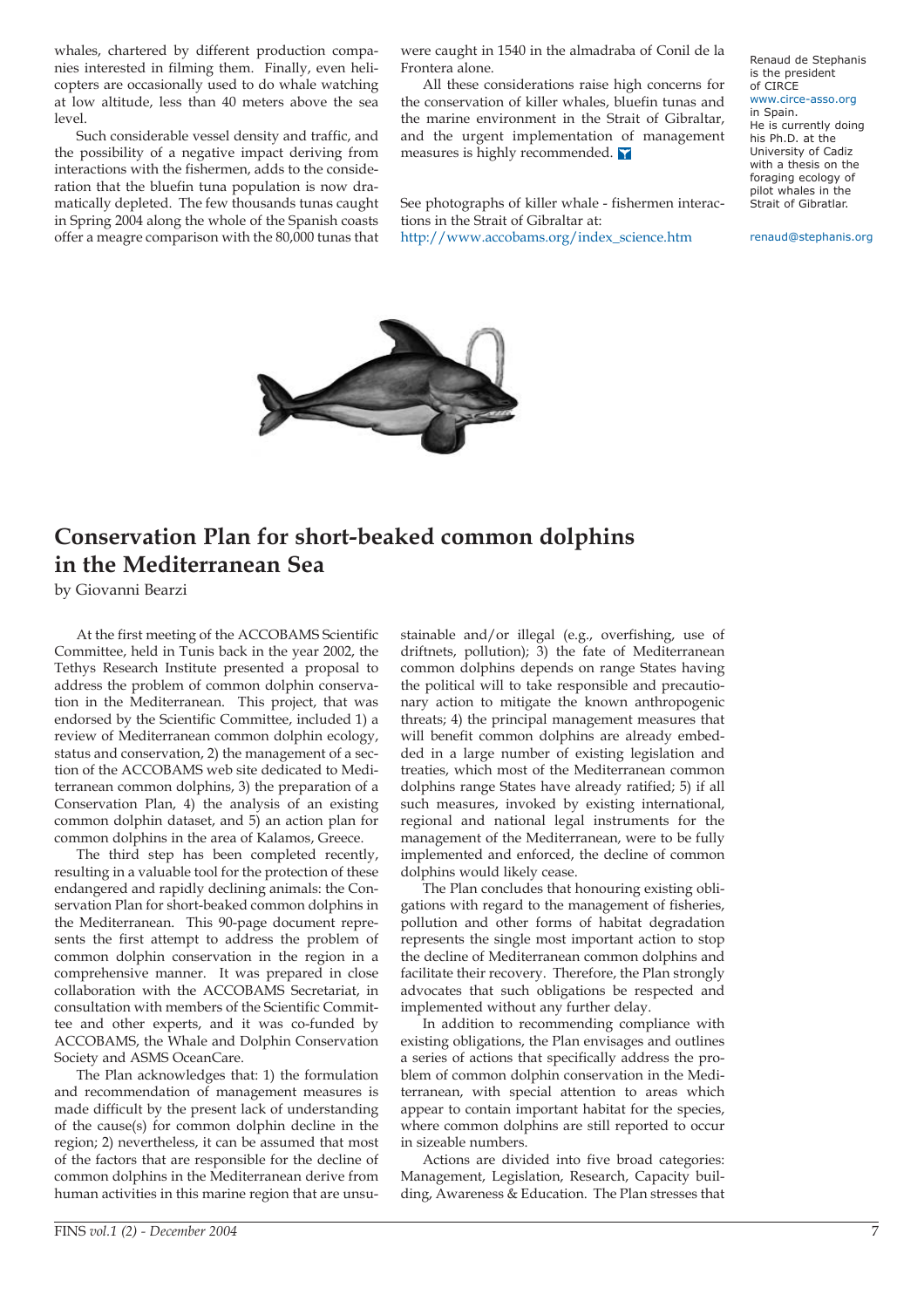all categories are equally important and the corresponding actions will have to be implemented simultaneously. In particular, it is recognized that while research plays a fundamental role in supporting the design and development of science-based management measures, the risks of simply perpetuating calls for more research must also be considered. In the case of the Mediterranean common dolphin population, which appears to be declining rapidly, unwillingness to act based on what is known could allow the population's conservation status to deteriorate further. Therefore, the Plan recommends that research actions be taken to obtain information in a timely manner, while ensuring that the management process is implemented without delay in view of the precautionary principle.

The Plan identifies eight Areas of Conservation Importance (ACIs) where management actions should be taken without delay and knowledge gaps preventing the identification of effective conservation strategies should be immediately filled by research. These areas include 1) the Alborán Sea, 2) the waters surrounding the island of Ischia, in the south-eastern Tyrrhenian Sea, 3) the waters surrounding the island of Malta and south-eastern Sicily, 4) the eastern Ionian Sea and the Gulf of Corinth, 5) the Gulf of Saronikos and adjacent waters, 6) the waters surrounding the Northern Sporades, 7) the northern Aegean Sea , and 8) the waters surrounding the Dodekanese. The Plan recommends that other ACIs should be identified as soon as possible in addition to those proposed here, and outlines research actions that will help define and locate important habitat for common dolphins.

All the actions outlined in the Plan should be implemented in view of obtaining measurable results within five years from the implementation of the Plan, with a priority for management actions in ACIs.

The Plan entirely shares the view expressed by the ACCOBAMS Parties that "diffusing research and monitoring abilities throughout the region is a timely challenge and one of the highest priorities as far as cetacean conservation is concerned", and outlines actions aimed to address both individual and

institutional capacity building.

Public awareness and education also represent essential parts of this Conservation Plan, as they create a favourable ground for conservation-oriented management. The Plan highlights the need to conduct public campaigns based on well-defined, science-based public awareness strategies, and identifies a series of awareness and education actions targeting managers, teachers, school children and the general public.

The common dolphin Conservation Plan has been presented formally at the second Meeting of the Parties held in November 2004 in Palma de Majorca, Spain, and was "strongly welcomed" by the Contracting Parties to the Agreement, who invited Parties and Riparian States to implement the Plan and introduce relevant activities into their national action plans. The ACCOBAMS Scientific Committee was charged to review, further develop and propose amendments to the Conservation Plan, ensuring a regular assessment of the adequacy of the provisions advocated by the Plan on the basis of the advances in scientific knowledge and feedback received from the Range States.

An important first step will be the establishment of a position of Co-ordinator, responsible for the implementation of all aspects of the Conservation Plan, who will work in close collaboration with the ACCOBAMS Secretariat to enforce and harmonize the efforts to protect Mediterranean common dolphins and accomplish the various actions in an expeditious manner.

It is our hope that this Plan for common dolphin conservation won't be just another bunch of paper prompting no real change out at sea, leaving the conservation people with a feeling that they have done something, while in fact common dolphins keep being in big trouble. Indeed, this Conservation Plan implies significant implementation effort and the next challenge, now that "what can be done" has been made clear, is doing it.

The Conservation Plan can be downloaded from the Science section of the ACCOBAMS web site at: [http://www.accobams.org/index\\_science.htm](http://www.accobams.org/index_science.htm)

#### **Referencing the information contained in FINS**

FINS is a newsletter, not a peer-reviewed journal, and for this reason citing uncritically articles appeared on FINS may be discouraged by the editors of scientific journals. However, to cite factual information reported on FINS, which has not appeared elsewhere (e.g., documented strandings or sightings of unusual species), it may be useful, sometimes, to make reference to news item appeared on FINS. In such cases the following format, which is applied for exemplification purposes to an article on this issue, may be adopted:

de Stephanis R. 2004. Interactions between killer whales and the bluefin tuna fishery in the Strait of Gibraltar. FINS, the Newsletter of ACCOBAMS 1(2):6-7 (available on [http://www.accobams.org/newsletter/](http://www.accobams.org/newsletter/index.htm) index.htm).

Giovanni Bearzi, Pew Marine Conservation Fellow, is president of the Tethys Research Institute and contract professor of cetacean conservation at the University of Venice, Italy

bearzi@inwind.it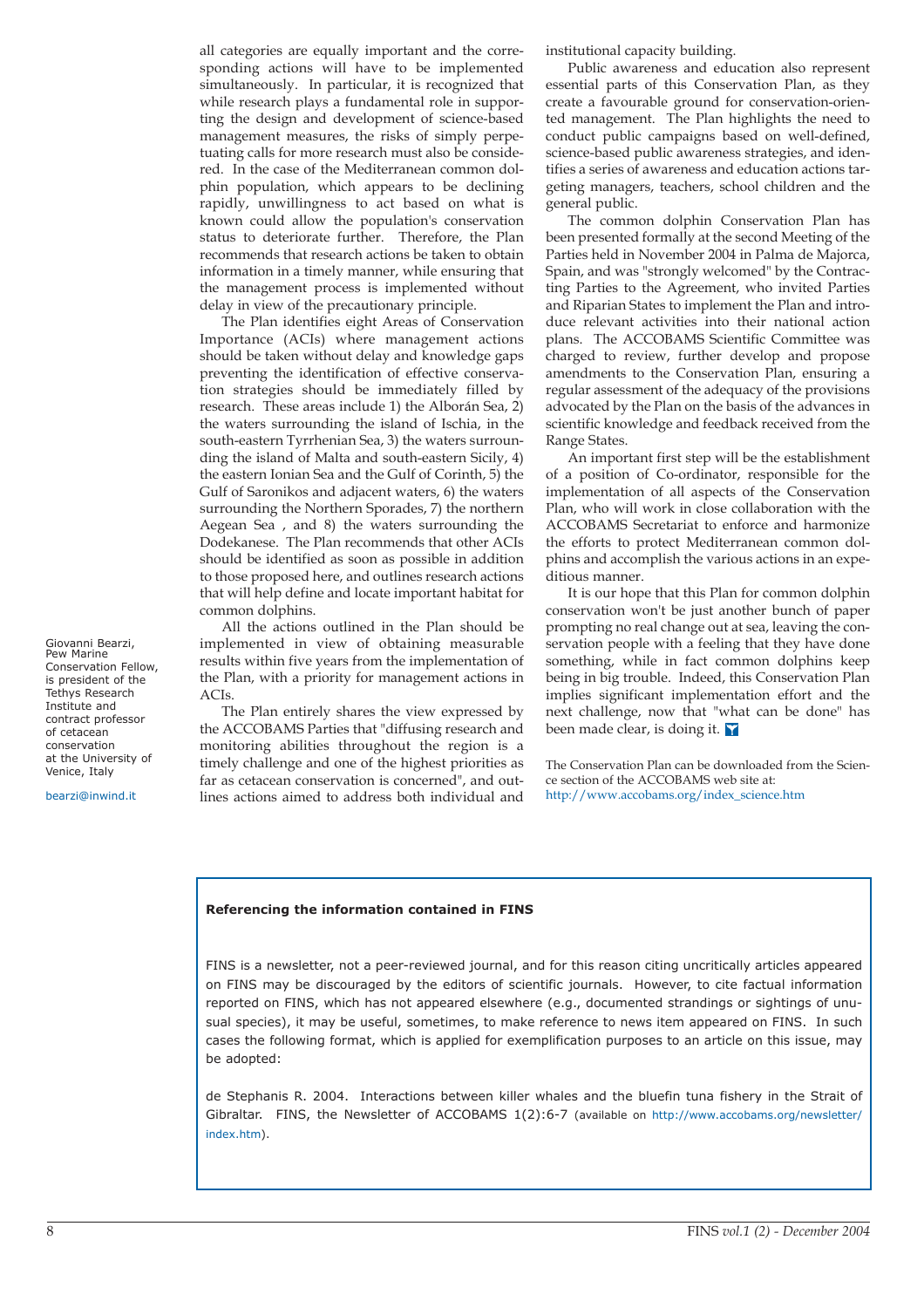# **News from the Secretariat**

by Marie-Christine Van Klaveren and Roberta Mazzucco

### **Current state of signatures and ratifications**

Since the first Meeting of the Contracting Parties, the Depositary recorded the deposit of the instruments of ratification of six Riparian States (France, Lebanon, Libya, Portugal, Syria, Ukraine) as well as the notification of the Greek Republic confirming that its signature of the Agreement on 24 November 1996 was valid as ratification. All this brings the Parties to ACCOBAMS to a total of 17. For an updated information on the ratification status of the Agreement, see:

[http://www.accobams.mc/Accob/Wacco.nsf/Fram2Gb!](http://www.accobams.mc/Accob/Wacco.nsf/Fram2Gb!OpenFrameSet) OpenFrameSet

### **Some political outcomes from the last Meeting of the Parties**

### *Links with UNEP and CMS*

During the 2nd Meeting of the Parties to ACCO-BAMS it was decided that a strengthened relationship between the Secretariat and UNEP and CMS will facilitate the implementation of the Agreement, and consequently the promotion of wider goals in the region, including synergies with other UNEP Conventions, and in particular CMS and the Barcelona Convention.

In the relations between the Secretariat and CMS, special emphasis was put on (i) links between ACCOBAMS and other regional and global initiatives affecting cetaceans; (ii) co-operation on information management systems; (iii) joint conservation and publicity projects; (iv) joint fundraising; and (v) joint capacity building programmes.

Following the decision of the Parties to urge the Secretariat, in connection with the Government of the Principality of Monaco and the pertinent UNEP structures, to find the ways and the means to strengthen the links with UNEP, the Executive Secretary of ACCOBAMS visited the head offices of UNEP in Nairobi in December to make progress in this issue and to explore the possibility of establishing a memorandum of understanding or equivalent with this Organisation.

### *Links with IUCN*

Further strengthening of the relations between ACCOBAMS and IUCN were recommended to facilitate the implementation of the Agreement, and at the same time the promotion of IUCN goals in the region, and synergies with its specialized Commissions. To this end the Secretariat was urged to liaise with IUCN, and, possibly, to prepare a memorandum of understanding.

#### **International Flair at the ACCOBAMS Secretariat**

Throughout 2004, Roberta Mazzucco, expert in international cooperation and media-communication, was seconded to the ACCOBAMS Secretariat by the Italian Ministry of Environment after her commitment there as Secretary of the Italian Steering Committee of the Pelagos Sanctuary. Due to her valuable expertise, a three-year contract as administrative assistant to the ACCOBAMS Secretariat was approved by the Contracting Parties at their Second Meeting.

International relations expert Dilara Betz was hired to help in the organisation of the Second Meeting of the Parties. The Secretariat was pleased to extend the cooperation with Dilara until mid-2005, through a consulting contract, to further assist the Secretariat in administrative and event management activities.

#### **Visit of HSH the Crown Prince Albert**

HSH the Crown Prince Albert visited the new premises of the Secretariat and renewed his interest and support to the ACCOBAMS activities, with a particular emphasis on the Educational Programme adopted by the Second Meeting of the Parties.

#### **ACCOBAMS Secretariat moved**

In August 2004, the Permanent Secretariat moved to a new office, thanks to the kind availability of the Government of Monaco, which offered to the Secretariat an independent and nice "villa".

The new address is:

Secrétariat Permanent de ACCOBAMS Jardin de l'UNESCO Les Terrasses de Fontvieille 98000 MONACO Tel: (377) 93 15 80 10/ 20 78 Fax: (377) 93 15 42 08 mcvanklaveren@accobams.net [www.accobams.org](http://www.accobams.org) 

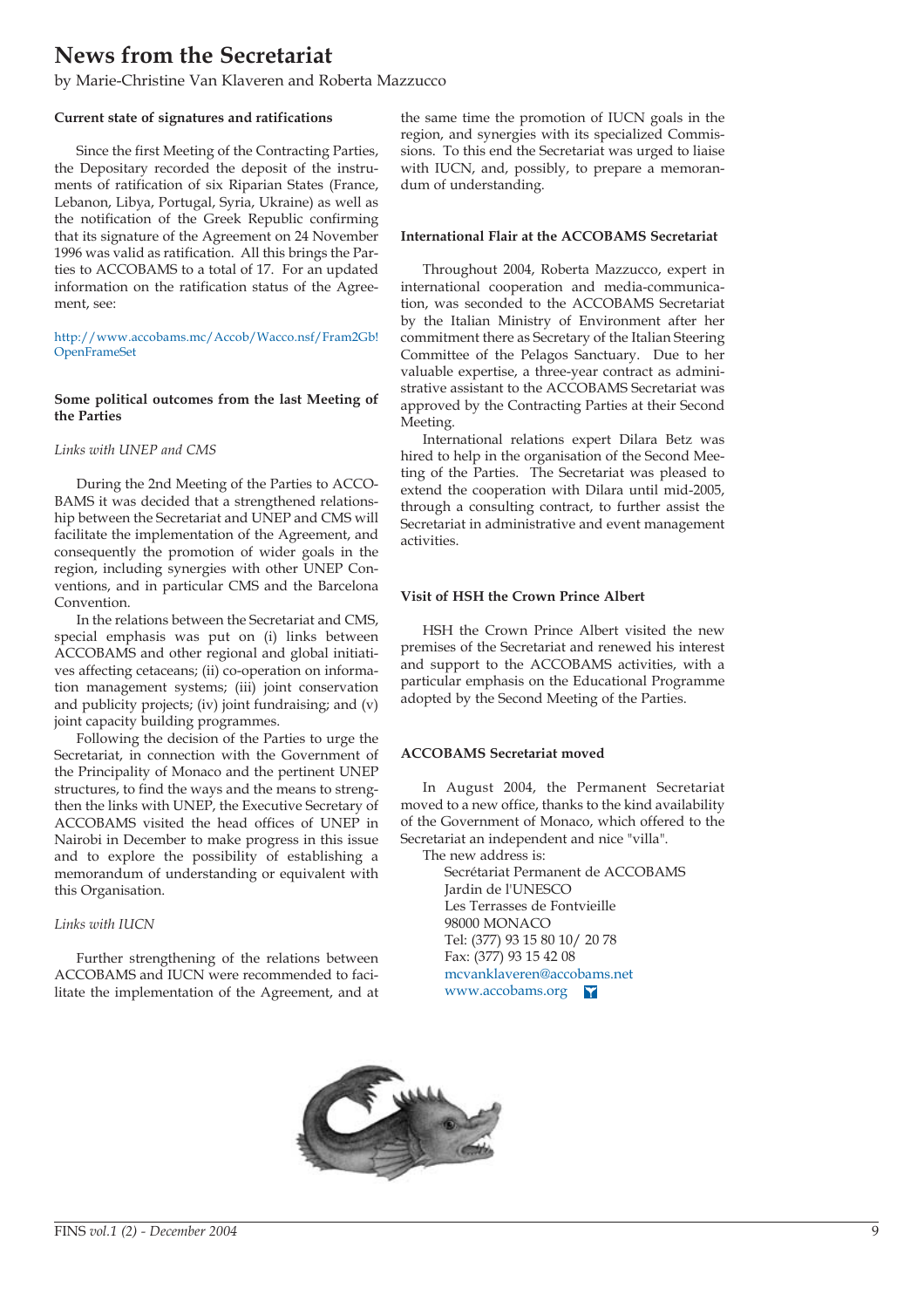### **News from the Scientific Committee**

by Giuseppe Notarbartolo di Sciara

#### **A new Scientific Committee is nominated in November 2004**

During their second meeting, the Contracting Parties to ACCOBAMS nominated the Agreement's new Scientific Committee. Four of the new members were designated by the Parties as Regional Representatives (RR) of the four areas in which the Agreement is subdivided (western Mediterranean and contiguous Atlantic; central Mediterranean; eastern Mediterranean; Black Sea). Five members were designated by the General Director of the International Council for the Scientific Exploration of the Mediterranean Sea (CIESM), and one member was designated by each of the following organisations, bringing the Committee's complement to twelve: the European Cetacean Society (ECS), the World Conservation Union (IUCN), and the International Whaling Commission (IWC). In addition, the Parties also nominated four alternate members. The following experts were nominated in the Committee (in alphabetical order): Ferdinand Bego (Central Mediterranean, alternate), Alexei Birkun, Jr. (CIESM), Nejmeddine Mohammed Bradai (Western Mediterranean and Contiguous Atlantic, alternate), Ana Cañadas (CIESM), Greg Donovan (IWC), Christophe Guinet (CIESM), Myroula Hadjichristoforou (RR, Eastern Mediterranean), Drasko Holcer (CIESM), Sergey Krivokhizhin (Black Sea, alternate), Anastasia Komnenou (Eastern Mediterranean, alternate), Giancarlo Lauriano (RR, Central Mediterranean), Giuseppe Notarbartolo di Sciara (CIESM), Simone Panigada (ECS), Gheorghe Radu (RR, Black Sea), Juan Antonio Raga (RR, Western Mediterranean and Contiguous Atlantic), Randall Reeves (IUCN).

#### **Procedures for the evaluation of research or management proposals**

On its second meeting (Istanbul, 20-22 November 2003), the Scientific Committee adopted the following rules concerning the evaluation of research and management proposals that may be brought to its attention:

a. Between sessions, the Scientific Committee may be requested by the Secretariat to provide opinions on research or management proposals, which have been submitted to ACCOBAMS for endorsement, for advice, or for funding. Proposals will be treated differently depending on whether they require funding or not.

b. Proposals may be submitted in writing at any time of the year (although, under normal circumstances, it is considered preferable that decisions be taken during the meetings of the Committee rather than in the intersessional period). The Secretariat shall pass the proposal to the Chair, who would ask a Scientific Committee member, or a group of Scientific Committee members, or, if necessary, a group of independent experts, to evaluate it and draft an opinion within 30 days. This opinion will then be circulated to all Scientific Committee members, who shall eventually suggest modifications within 15 days.

The Secretariat shall inform proposers of this time schedule in order to avoid pressure derived from submissions made "on the rush".

c. Proposals requiring funding would be treated as in (b). In addition, given the limitation of funds, the Secretariat shall provide to the Scientific Committee, together with the proposal (which should include a budgetary appraisal), relevant information concerning the availability of funds in line with the program-budget adopted by MOP, the expected income, and its opinion on the need to find additional contributions. The Scientific Committee shall recommend that funds be granted taking such information into account. If funds are not available, the Scientific Committee may recommend that the proposal be funded as soon as funds are secured. According to resolution MOP1 1.7 (6), the Scientific Committee, together with the Sub-Regional Coordination Units, will assist the Secretariat in consulting with the Parties and potential sponsors concerning sponsorship.

d. Proposals submitted at the annual Scientific Committee meeting will follow the same procedure, i.e., answered within 45 days.

### **Coordination meeting on the mitigation of interactions between cetaceans and fishing activities. Rome,** *19-20 April 2004.*

A meeting was held at the head offices of FAO, Rome, to coordinate the planning of future efforts related to addressing the problems of interactions between cetaceans and fisheries in the ACCOBAMS area. The impetus for such meeting was provided by relevant resolutions adopted during the First Meeting of the Parties, as well as recommendations from the Scientific Committee. The meeting examined a first draft of a region-wide project prepared by Mr. Chedly Rais, consultant to the Secretariat, in which a comprehensive set of actions are envisaged in cooperation with the ACCOBAMS Sub-regional coordinating Units, i.e. the RAC/SPA (Mediterranean) and the Black Sea Commission, the General Fisheries Commission for the Mediterranean, and the appropriate FAO regional programmes such as COPEMED, ADRIAMED and MEDSUDMED. The discussion resulted in the formulation of a comprehensive set of activities, to be implemented over two years, addressing all the problems deriving from negative interactions between cetaceans and fisheries in the Mediterranean and Black Seas, in particular bycatch and the depredation of coastal nets by dolphins.

### **Workshop on the establishment of a system of Tissue Banks in the ACCOBAMS area. Tajura, Libya,** *29 May - 2 June 2004.*

A workshop on tissue banks was held in coincidence with the International Meeting on Cetacean Conservation in Mediterranean and Black Sea Regions, organised by ACCOBAMS in cooperation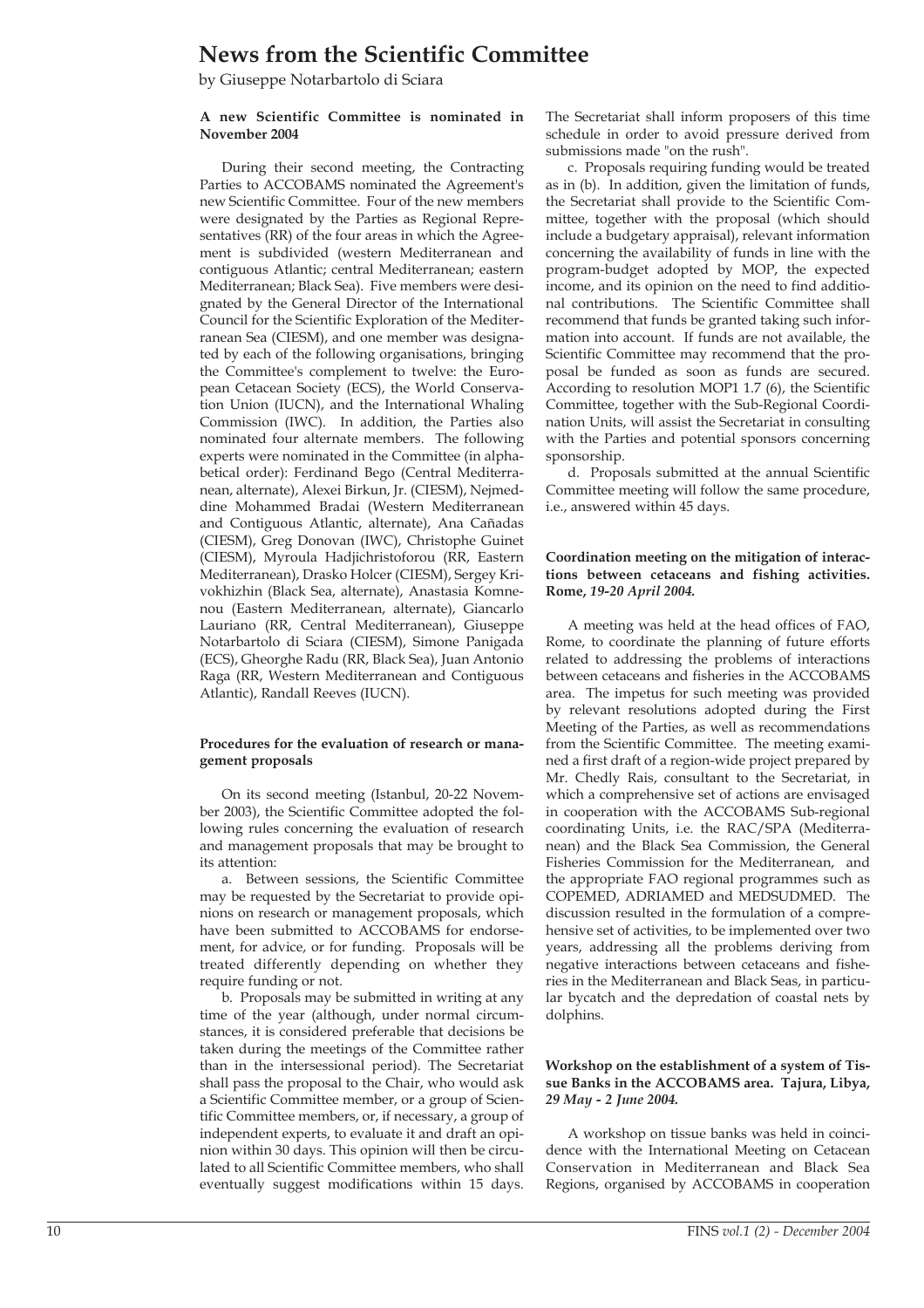with the Environment General Authority of Libya, the Marine Biology Research Centre of Tajura, and the RAC/SPA, which was also acting as ACCO-BAMS Sub-regional coordinating unit for the Mediterranean and adjacent Atlantic area. The workshop served as a forum for discussion on how to best proceed towards the establishment of a system of tissue banks in the ACCOBAMS area, to make available biological material, mostly deriving from stranded and bycaught cetaceans, to the scientific community. Such material would then be used to promote knowledge, inter alia, on mortality causes, toxicology, pathology, parasitology, population structure, and trophic relationships of the region's cetaceans. The meeting recognised the need for the establishment of an Agreement-wide coordinating mechanism, which would facilitate the links between the national and regional stranding networks and the bycatch programmes on one side, and the tissue banks on the other side. To help the functioning of such linking mechanism, it was suggested to consider the establishment of a central tissue bank Coordinator, who would interact on an operational basis with national stranding/bycatch focal points. It was further suggested that a Working Group be established to develop the matter in consultation with relevant experts, with a set of guidelines, in particular to perform the following tasks: suggest the establishment and terms of reference of a co-ordination unit; identify objectives, priorities of research and tissues to be stored for the existing and potential future tissue banks; create a network composed of tissue banks focusing on complementary objectives, in order to be comprehensive and avoid overlapping; establish workable procedures for the collection and storage of tissues, in particular through networking with existing and future stranding and by catch programmes in the Agreement area; adopt protocols for exchange and release of samples; ensure co-ordination and exchange of samples; and ensure the appropriate mechanisms for the expeditious dissemination of scientific results to decision makers and managers. The Working Group was created at the end of the meeting, which drafted a set of tissue bank guidelines later adopted by the Meeting of the Parties.

### **Meeting on the use of acoustic devices in the ACCOBAMS Area: preparation of guidelines.** *Rome, 28 June 2004.*

Based on a decision adopted by the Scientific Committee during its second meeting, and to provide scientific support to the Secretariat, frequently requested for advice concerning the use of acoustic devices to deter dolphins from depredating nets, an expert meeting was organised in Rome, with the support of RAC/SPA, and kindly hosted by the Italian Ministry of agricultural policies. Aim of the meeting was to set the stage for the drafting of practical guidelines and recommendations for national authorities and administrators when faced with requests for the use of acoustic deterrents by the fishing community. Use of such deterrents in the past has proven highly problematic due to the lack of consistent and lasting effectiveness, and concern for the possibly negative environmental effects of massive deployment of such devices. The meeting decided to request Simon Northridge, Caterina Fortuna and Andrew Read to summarise the discussion and prepare a document, "Guidelines for technical measures to minimise cetacean-fishery conflicts in the Mediterranean and Black Seas", to be submitted to the Meeting of the Parties in November. These guidelines were subsequently adopted by the Parties, and are available on the Agreement website.

#### **Workshop on obtaining baseline cetacean abundance information for the ACCOBAMS area.** *Valsain, Spain, 17-19 December 2004.*

Based on a recommendation by the Scientific committee concerning the urgent need of obtaining baseline population estimates and distributional information of cetaceans within the ACCOBAMS area, a workshop was organised with the primary objective of reviewing the available information, looking at the theory and practice of multi-species surveys and how best to design them, drawing up preliminary survey blocks, and examining various coverage options and the implications for resources (in terms of ships, planes, scientists and equipment). The workshop defined the objectives of the survey (areas to be covered and species to be surveyed), reviewed the current information, suggested initial planning criteria, including a discussion of methods for survey design, and drafted a preliminary proposal including rough costings. The combination of visual and acoustic techniques, as well as the integration of the population surveys with population structure studies based on genetics methods, were also discussed. The results of the workshop will be submitted to the next meeting of the Scientific Committee for discussion and to enable progress to finalise the project and raise the necessary funds.

It was also suggested that, during the interim before the basin-wide survey will be accomplished, local initiatives to at least generate measures of relative abundance of cetaceans should be encouraged, as these would provide useful preliminary information in the planning phase, and generate motivation and involvement at the local level.  $\blacksquare$ 

Giuseppe Notarbartolo di Sciara is currently acting as the interim chair of the Scientific Committee of ACCOBAMS

For more information: [www.accobams.org/](http://www.accobams.org/index_science.htm) index\_science.htm

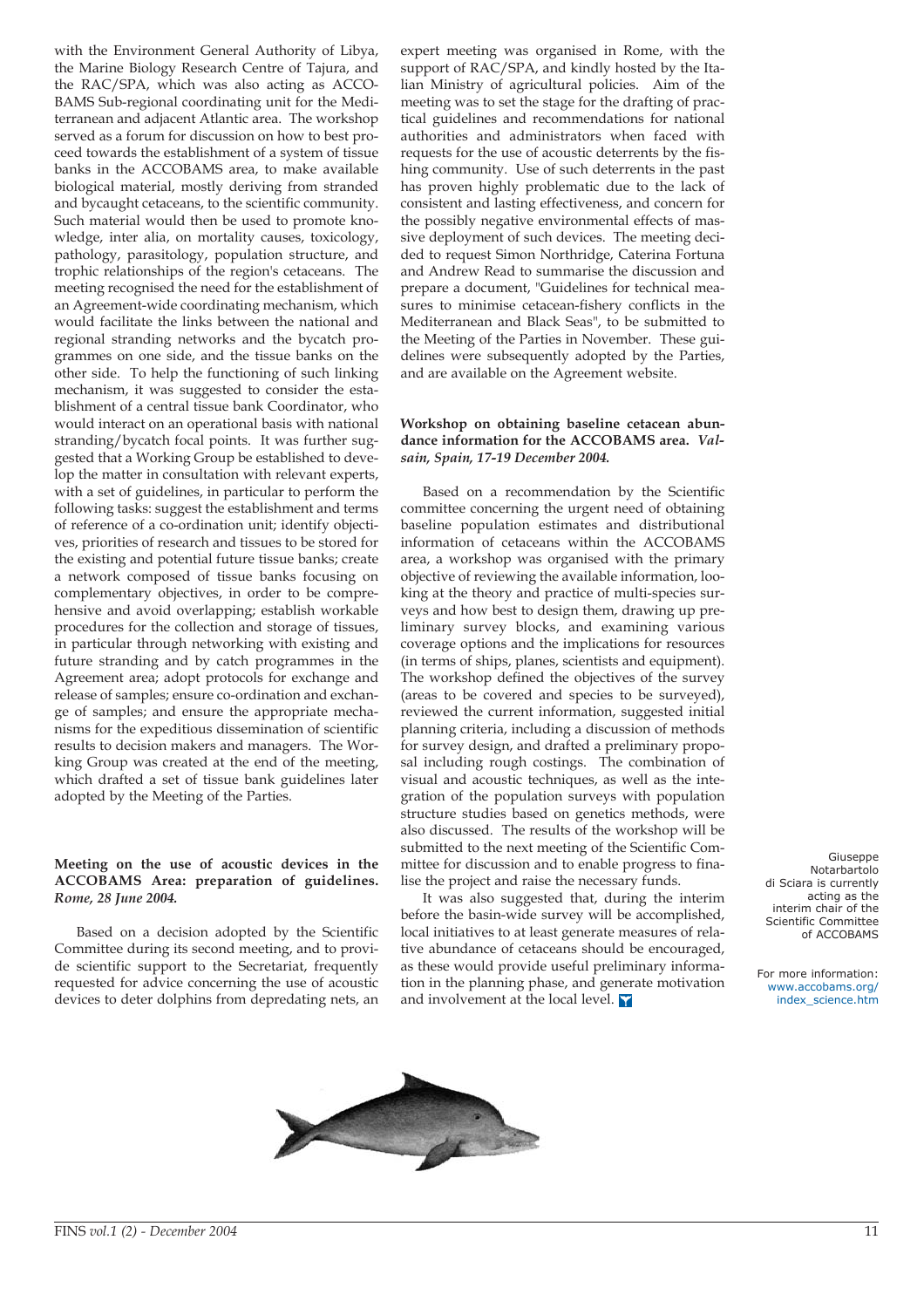### **News from Range States**

Alexei Birkun, Jr. is Scientific Coordinator of the Ukrainian-Russian cetacean surveys in the Northern Black Sea

alexeibirkun @home.cris.net

Sergey Krivokhizhin is the Executive Director of the Brema Laboratory, Simferopol

brema@poluostrov.net

Farid Belbachir is Assistant-Lecturer Researcher at the Laboratory of Ecology and Environment, Faculty of Nature and Life Sciences, University of Béjaïa, Route Targa Ouzemour, Béjaïa, Algeria

#### fbelbachir1 @hotmail.com, av.farid@lycos.com

Mourad Ahmim is Director of the Conservation and Development Unit (U.C.D.) of Béjaïa, National Agency for Nature Conservation (A.N.N.), Route de l'Aéroport, Béjaïa, Algeria

verticomp@yahoo.fr, verticomp @hotmail.com

#### **Cetacean surveys become a tradition in the Northern Black Sea**

by Alexei Birkun, Jr. and Sergey Krivokhizhin

There have been several recent surveys to study distribution and estimate abundance of cetaceans in the northern Black Sea. Aerial surveys in the Azov Sea, Kerch Strait and northeastern shelf area of the Black Sea have been conducted by means of superlight amphibian aircrafts by a joint Ukrainian-Russian team in July 2001 and August 2002. In August-October 2003 the latter team represented by researchers from the Brema Laboratory (Simferopol) and Institute of Ecology and Evolution (Moscow) had carried out boat surveys in the entire 12-miles-wide zone of the Ukrainian and Russian territorial waters in the Black Sea and in the Kerch Strait. This year next boat survey took place from 1-12 September in the northwestern Black Sea bordered by Ukraine, Romania and Bulgaria. The yacht "Peter the Great" sailed mainly offshore where short-beaked common dolphins and bottlenose dolphins were known to occur from early spring to late autumn. The observers were pleasantly amazed to see also groups of harbour porpoises just in the center of research area, quite far (93-100km) from the nearest coast. Linetransect methodology and photo-identification techniques, as learned through the training organised by ACCOBAMS in 2003, have been used for research purposes. During the survey our joint team had opportunity to finalize analysis of cetacean images collected in 2003-2004 in the Ukrainian and Russian Black Sea. The result - initial catalogue "Black Sea Fins" prepared according the EUROPHLUKES format - was presented on CD at the 3rd "Marine Mammals of Holarctic" conference (Koktebel, Ukraine, 11- 17 October 2004) and placed on the web site: [www.dolphin.com.ua.](http://www.dolphin.com.ua) 

See the map of the cruises of the "Peter the Great" at: [www.accobams.org/index\\_science.htm](http://www.accobams.org/index_science.htm)

#### **A stranded short-beaked common dolphin on the seashore of Béjaïa (North-eastern Algeria)** by Farid Belbachir and Mourad Ahmim

On 17 December 2004 a dead short-beaked common dolphin, Delphinus delphis, was found stranded by local residents on the beach of Béjaïa located about 250 km east of Algiers. The specimen was collected in the vicinity of Sidi-Ali Lebhar and transported to the local conservation & development unit (U.C.D.) of the National Agency for Nature Conservation (A.N.N.) for investigation. The animal was photographed, measured, and sexed by the local staff. Species identification was afforded by the clear pigmentation patterns, typical of the species, as visible in the photographs. Body length and weight measurements totalling 157 cm and 50 kg, respectively, as well as the location of the genital slit, closer to the navel and farther from the anus, fairly brought the specimen closer to a young male. For comparison, the body of adult common dolphins may reach a total length of 240 cm for the females and 260 cm for the males with an average weight of 75 kg.

Even though the reasons of the stranding are still unclear, the occurrence of the aforementioned dolphin in the seashore of Algeria is in keeping with the wide distribution characterizing the species in Atlantic and Pacific Oceans as well as Mediterranean and Black Seas. However, the distribution of common dolphin in the coasts of Algeria is not well documented. It is noteworthy that a comprehensive compilation of records on the species has been documented by Kowalski and Rzebik-Kowalska about 14 years ago, mainly based on stranded animals. According to the latter authors, the common dolphin is the commonest cetacean that strands on the shores of Algeria and most of the records (based on stranded, captured or killed animals, and available skeletons) concerned the province of Oran in the north-western part of the country with the following localities: Aïnel-Turk, Bou-Sfer, Canastel, Cap Blanc, Cap Falcon, Kristel, Les Andalouses, Madagh, Oran Bay, Oued-Hallouf Beach and Rachgoun Beach. In the northcentre of Algeria, only two localities were concerned: Algiers Bay and Bou-Ismail. As far as north-eastern Algeria is concerned, the species was only recorded in the estuary of Oued-el-Kebir and El-Kala. To our knowledge, the present note adds a new locality, Sidi-Ali Lebhar (Béjaïa), to the list of records on the species in north-eastern Algeria. It is worthwhile remembering that short-beaked common dolphin is legally protected by an Algerian ministerial decision dated 1995 (Arrêté du 17 janvier 1995) as are nine other cetacean species: Cuvier's beaked whale, fin whale, long-finned pilot whale, right whale, sperm whale, harbour porpoise, common bottlenose dolphin, Risso's dolphin, and striped dolphin. An effective in situ protection of the cetaceans, a well-managed fishery and sea pollution control in the coasts of Algeria, as well as concerted conservation effort involving Algerian experts with international organizations are strongly recommended for a long tem survival of these threatened cetaceans.

#### **Suggested readings:**

Kowalski K., Rzebik-Kowalska B. 1991. Mammals of Algeria. Wroclaw: Polish Academy of Sciences.

Reeves R. R., Smith B.D., Crespo E.A., Notarbartolo di Sciara G. (compilers). 2003. Dolphins, Whales and Porpoises: 2002 - 2010 Conservation Action Plan for the World's Cetaceans. IUCN/SSC Cetacean Specialist Group. IUCN, Gland, Switzerland and Cambridge, UK.

See the photographs of the stranded common dolphin at: [www.accobams.org/index\\_science.htm](http://www.accobams.org/index_science.htm)

#### **Action Plan for cetaceans in Georgia** by Giovanni Bearzi

In August 2004, the ACCOBAMS Secretariat funded an exploratory visit to the Marine Ecology and Fisheries Research Institute (MEFRI) located in Batumi, Georgia. This visit was aimed at (1) gathering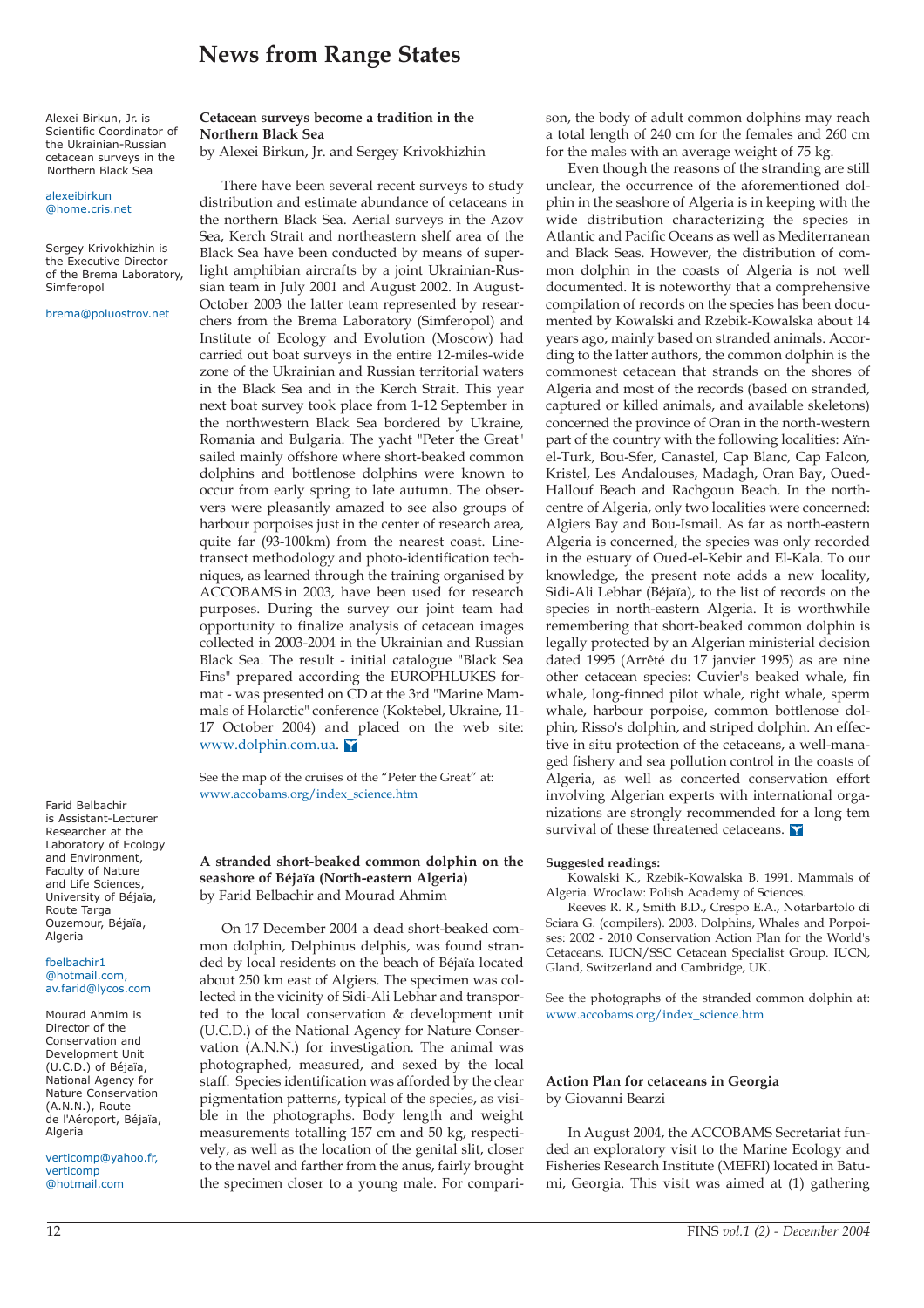information on the available local expertise, and (2) identifying the most appropriate strategy for the development of cetacean conservation actions in national waters, which was started in 2003 through a specific photo-identification training course sponsored by ACCOBAMS. The shortterm goal of the visit was to outline actions to be developed immediately in Georgia, in order to start the process of implementation of ACCO-BAMS conservation priorities.

MEFRI was selected as reference institute for Georgia, following indications provided to the ACCOBAMS Secretariat by the Georgian Ministry of Environment and Natural Resources. The visit to Batumi included a series of meetings with researchers from MEFRI, representatives of the Georgian Ministry of Environment and Natural Resources, and experts affiliated with the local NGO "Black Sea Eco-Academy". Based on the information collected during the visit, a report titled "Cetacean research and conservation in Georgia: background information and suggested actions" was presented by the Tethys Research Institute, which outlines a short (two years) and medium-term strategy (subsequent three years) for the development of cetacean conservation in Georgia. Suggested actions and recommendations are inspired by the preliminary strategy for cetacean research and conservation in the Black Sea presented at the 2nd Meeting of the ACCOBAMS Scientific Committee.

A series of actions were identified as having a high priority in the region. However, some of these cannot be implemented immediately due to inter alia insufficient specific expertise, lack of funding and/or logistic constraints. Consequently, it was recommended that efforts be initially aimed at creating or improving expertise by means of specific capacity building actions. Such capacity building actions, to be implemented in the first two years, will create the background on which future research, management and public awareness actions will be based.

### **Workshop of the establishment of the National Network for the monitoring of Cetacean stranding in Syria.** *Latakia, 3- 4 July 2004*

With the aim of supporting the Parties in establishing national networks for the monitoring of cetacean stranding, the ACCOBAMS Secretariat has elaborated a project to assist several Parties defining the structure of their national network as well as a tissue bank protocol through the production of an operative manual.

Within this context a two-day workshop was organized in Latakia (Syria), at the High Institute of Marine Research. The workshop consisted of a first part on the presentation of the objectives and the techniques of the monitoring of cetacean stranding, and a second part on the elaboration of an operative manual for the establishment and the functioning of the National Network for the monitoring of cetacean stranding in Syria. The manual will serve as a reference document for the imple-

### **Status of Common Dolphins along the Israeli Mediterranean coast**

by Aviad Scheinin, Dan Kerem, Oz Goffman and Ehud Spanier

By information gathered in the last decade, the short-beaked common dolphin *Delphinus delphis* should be considered a rare species along the Israeli shore, with sporadic observations and precious few beachings. A recent increase in encounter rate gives us the hope that common dolphins may be re-inhabiting the easternmost part of the Mediterranean Sea.

Since IMMRAC has started collecting data eleven years ago, mainly of stranded marine mammals, carcasses of common dolphin were hardly seen. Prior to IMMRAC's research, between the years 1950-1980, two common dolphin skulls were collected by the Tel-Aviv University Zoological Museum.

The first encounter with common dolphins by IMMRAC researchers was on 11 August 1994. A group of eight dolphins were photographed feeding behind a bottom-trawl boat, two nautical miles off Bat-Yam, at a depth of about 40 m. On 30 October 2001 a decomposed carcass of a mature female washed on the central part of the Israeli Mediterranean shore, three km north from Michmoret. On 18 August 2003, a single individual was photographed off the southern part of the Israeli Mediterranean shore. Eight days later, a mixed group of mother and calf common bottlenose dolphin *Tursiops truncatus* and a single common dolphin were observed in the northern part of the Israeli Mediterranean shore in the vicinity of a bottom-trawl boat. Photo identification ascertained that the two were different individuals. On 26 June 2004 the decayed carcass of a mature male was spotted on the southern part of the shore. It was not clear, due to its condition, whether it was the same dolphin sighted last year in this vicinity. Tissue samples for genetic analysis and stomach contents were collected. On 14 July 2004, a pod of two common dolphins were observed in the southernmost part of the Israeli coastline. On 27 July 2004, once again a common dolphin in company with a single bottlenose dolphin were seen in the vicinity of a bottom trawl boat in the northern part of Israel. The lack of pictures from this sighting precludes comparison with the individual sighted in the mixed pod exactly one year before, in the same location.

Possible reasons for the local rarity of this species can be due to the following factors: reduction in overall productivity due to reduced nutrient inflow caused by the damming of the Nile river in 1970; reduced availability of prey caused by overfishing and habitat degradation; contamination by xenobiotic chemicals resulting in immunosuppression and reproductive impairment; environmental changes such as increased water temperatures affecting ecosystem dynamics; and incidental mortality in fishing gear, especially gillnets. The cumulative importance of these fac-

Aviad Scheinin, Dan Kerem Oz Goffman and Ehud Spanier are at the Israeli Marine Mammal Research & Assistance Center (IMMRAC), The Leon Recanati Institute for Maritime Studies and Department of Maritime Civilizations, University of Haifa, Haifa 31905, Israel

scheinin@013.net.il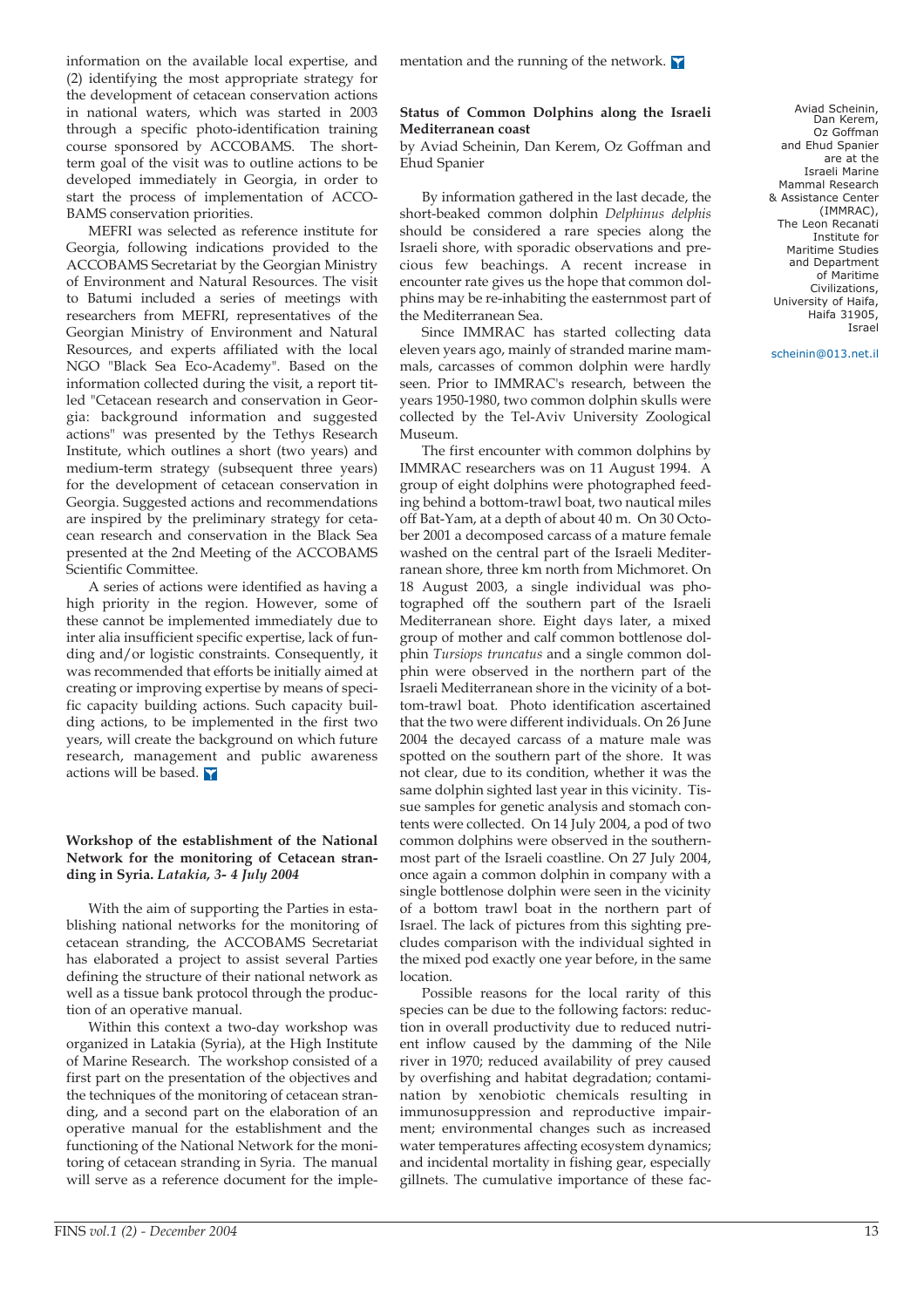tors in Israel is poorly understood. Apparently it seems that there was no dramatic change in the last decade that might suggest a better environment for the common dolphins to return to the Israeli shore.

During the last two summers we had more encounters with common dolphins than in all past years combined. Observations span the entire length of the Israeli shoreline. Is this due to recent presence of IMMRAC research activities on monthly outings aboard trawlers and to wider reporting, or are common dolphins starting to come to visit our area in the summer? The answers must await future long-term research.

See the map of recent strandings and sightings of common dolphins in Israel at: [www.accobams.org/index\\_science.htm](http://www.accobams.org/index_science.htm)

**International Meeting on Cetacean Conservation in the Mediterranean, Black Sea Regions and Con-**

#### **tiguous Atlantic Area.** *Tajura, Libya 30 May-1 June 2004*

The meeting was organized by ACCOBAMS and the RAC/SPA (ACCOBAMS Sub regional coordination unit for the Mediterranean and adjacent Atlantic area) in collaboration with EGA Libya, MRBC Centre of Tajura.

The meeting recognised the need for the establishment of an Agreement-wide coordinating mechanism, which would facilitate the links between the national and regional stranding networks and the bycatch programmes on one side, and the tissue banks on the other side. To help the functioning of such linking mechanism, it was suggested to consider the establishment of a central tissue bank coordinator, who would interact on an operational basis with national stranding/by catch focal points.

In collaboration with local scientists and the ACCOBAMS Secretariat, the base for the National Action Plan of Libya was set up.



# **News from Range States SPECIAL from SLOVENIA**

*Editors' Note: With this issue, FINS begins to regularly dedicate a special space to inform on cetacean conservation-related activities in an ACCOBAMS Range State. In this issue we feature Slovenia, a nation that, in spite of its mere 46 km of coastline, demonstrates an extraordinary eagerness to better understand and care for the cetaceans, mostly bottlenose dolphins, that inhabit its waters. Slovenia is not yet a Party to ACCOBAMS, so the information given here is not deriving from a formal communication provided by the Slovenian Government. Rather, it consists of the contributions from three quite active and lively NGOs, that FINS is happy to host on these pages.*

#### **Adriatic Project Society**

by Vanja Svetina

The Adriatic Project Society is officially appointed as the organization responsible for the implementation of the action plans for the cetaceans in Slovenia by the Regional Institute for the Conservation of Natural and Cultural Heritage in Piran (a Department of the Ministry of the Environment and Special Planning). As such, since 1999 we have organized the research project in order to obtain the baseline information for the national action plan for marine mammals conservation. We gained basic knowledge and first experience on cetacean research thanks to the Tethys Research Institute and Adriatic Dolphin Project on Losinj, Croatia. Following and fulfilling the priorities set up for the Mediterranean countries and UNEP RAC/SPA, we have developed a research project in the area of the Gulf of Trieste and open waters along the Istrian peninsula. We have carried out the PHARE project on acoustic monitoring, the subject of noise pollution in the Gulf of Trieste in cooperation with the National Institute of Biology, Marine Station of Piran ( including the Riserva Marina di Miramare in Trieste as the partner organization). Thanks to the Regional Institute for the Conservation of Natural and Cultural Heritage in Piran, and in particular Mr. Robert Turk, we have been part of the UNEP RAC/SPA campaign. Our current activities today include: population monitoring by conducting the regular transect line surveys from the different platforms (sailing boat combined with acoustics and aerial surveys); maintaining of the cetacean stranding network and related dissemina-

Vanja Svetina is responsible for the Adriatic Project Society

vanja.svetina@siol.net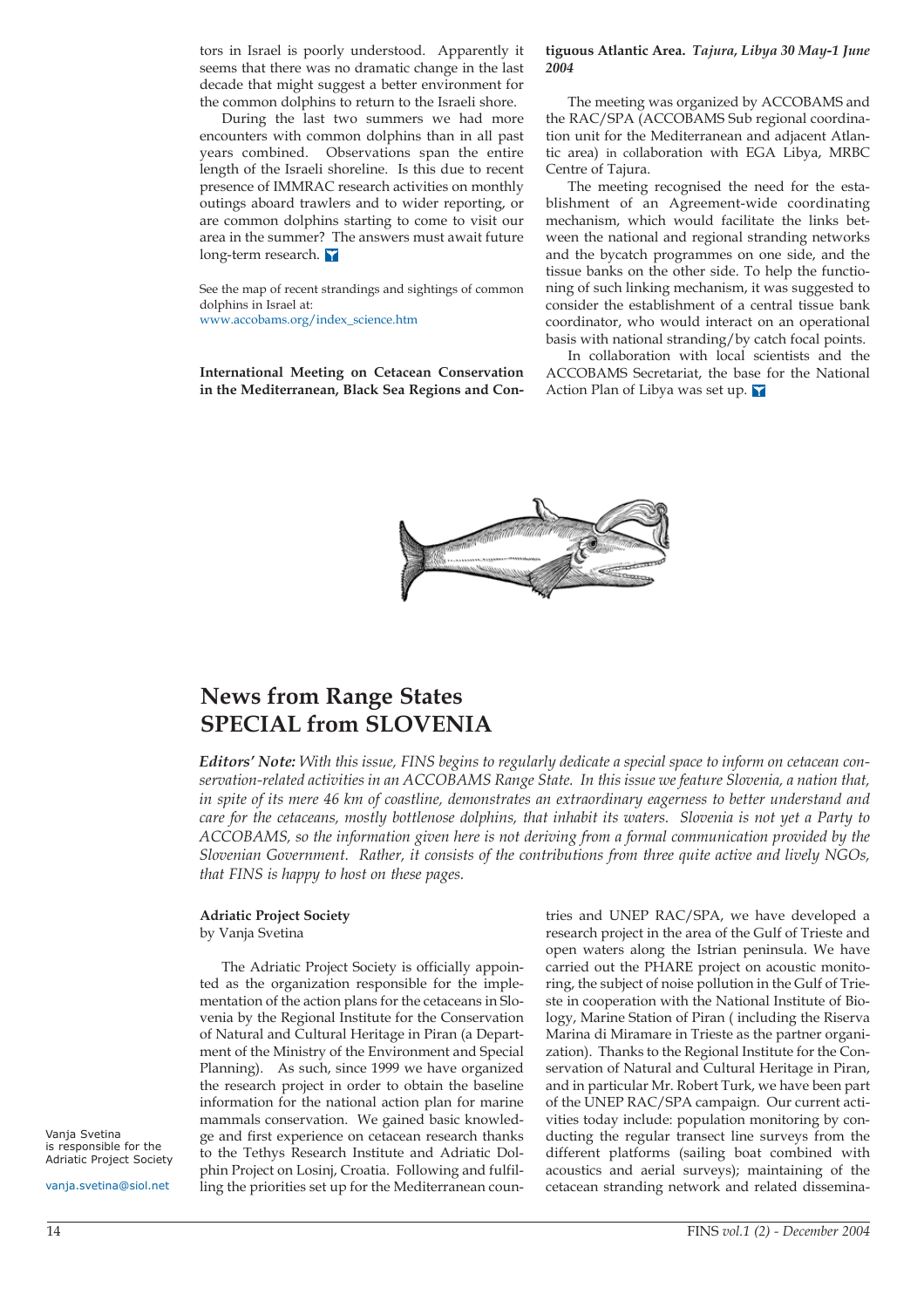tion of the collected information (founded in 2000 by the Society); maintaining the tissue bank established in collaboration with the Faculty of Biology of the University of Ljubljana (starting from 2001); performing the post-mortem analyses on pathology, bacteriology and virology of stranded animals, in cooperation with the Faculty of Veterinarian Science of the University of Ljubljana; monitoring on cetacean-fisheries interactions (from 2003); and public awareness activities in collaboration with the Museum for Natural History. Future work is based on further developing the "Concept of the long-term study and directions for protection of bottlenose dolphin in north-eastern Adriatic", based on experience of monitoring cetaceans from platforms of opportunity and systematic surveys (distance sampling, transect lines based monitoring) in cooperation with the Faculty of Biology of Ljubljana.

See photographs of northern Adriatic cetaceans taken by the Adriatic Project Society at: [www.accobams.org/index\\_science.htm](http://www.accobams.org/index_science.htm) 

#### **Morigenos and cetacean activities in Slovenia** by Tilen Genov

The Slovenian sea, which represents a small portion of the Gulf of Trieste, appears to be a part of the home-range of a resident population of bottlenose dolphins, the only regular cetacean in the northern Adriatic sea. Other species common in the Mediterranean, such as the fin whale, Risso's dolphin and striped dolphin occasionally stray into the area. Until recently, no long-term research has been done on cetaceans in Slovenia, the general public opinion being that dolphins are absent from the area and that dolphin sightings are just rare exceptions of lost individuals.

"Morigenos - Marine Mammal Research and Conservation Society" is a non-profit Slovenian NGO, dedicated to dolphins, whales and other marine mammals and the preservation of the marine environment. "Morigenos" means "sea born" and comes from the ancient Celtic language. The organization was established in 2001, in order to promote cetacean conservation and to conduct research on cetaceans.

In summer 2002, we started a preliminary research on the presence of dolphins in the Gulf of Trieste. Reports from local people, fishermen, sailors, etc. revealed that dolphins can indeed be found in Slovenian waters. In 2003, the preliminary work was converted to a long-term project through a higher search effort and the beginning of the photoidentification surveys. The project is focused on investigating the present status of bottlenose dolphins in the area, collecting data on population size and structure, distribution, abundance, habitat use, site fidelity, reproduction, behaviour and interaction with human activities (fisheries, traffic, etc.).

During 2003, photo-identification surveys have enabled the recognition of more than 23 individuals. Some of them (including females with newborns) were resighted during the year. Our observations of females with calves suggested that dolphins are also reproducing in the area. First results of this research have been presented in the form of a poster at this

year's 18th annual conference of the European Cetacean Society in Sweden. Observations from boat surveys and land observation points, coupled with reports from local people, have shown that bottlenose dolphins are present in Slovenian sea all year long. Given that the Slovenian sea is very small (approximately 300 km2, 43 km of coastline), dolphins are, of course, moving across the borders of neighbouring Italy and Croatia. However, the Slovenian sea apparently represents a part of their home range and they seem to be resident in the Gulf of Trieste and the surrounding waters. Because dolphins are not limited by national borders, Morigenos collaborates with organizations from Italy and Croatia in terms of data and information exchange. The photo-id catalogue will be compared to catalogues from other areas of the Adriatic sea, in order to provide possible insight into the movements and home range of dolphins in the Adriatic. Moreover, Morigenos has become an Europhlukes contributor and is currently in the process of contributing the existing photographic data into the international database. The research of Morigenos was continued in 2004. Some dolphins from 2003 were re-sighted several times, while many new ones (probably about 15, but matching is still in progress) have been identified. Females with calves and newborns are also encountered very often.

Strandings are another way of gaining information about cetaceans. However, most of the recent strandings occurred on the Italian side of the Gulf of Trieste, therefore necropsies were performed by experts at the University of Trieste and International School for Advanced Studies of that city, with assistance of Miramare Natural Marine Reserve and the Morigenos team. Nevertheless, should strandings occur on the Slovenian coast, Morigenos holds a permit to take samples and will also co-operate with colleagues from Italy and Croatia.

We believe that we have made some significant progress in the development of cetology in Slovenia and towards a better understanding of the bottlenose dolphin population inhabiting our waters. However, this is of course just the first step and the effort will be continued. Since the beginning of the organization, we have been very active in educating and informing the public about cetaceans and our work and in raising public awareness about the importance of cetaceans, the threats they are facing and the need for a healthy marine environment.

This is being done through lectures and presentations at schools, faculties and various events, the publication of popular articles and interviews, exhibitions of photographs taken in the field, the production of information material and a code of conduct for yachtspeople, the development of an internet site, and the organisation of specific activities such as the "Adopt a dolphin" project and Summer Dolphin Research Camps.

The work of Morigenos is public and we keep informing the public about all our activities, achievements and results. It seems that our activities have had a positive impact on the Slovenian population, and on foreigners as well. According to comments, conversations and feedback from various people, it seems that awareness on dolphins in Slovenia has risen. More and more people are aware that dol-

Tilen Genov is the President of Morigenos - Marine Mammal Research and Conservation Society Ljubljana Slovenia

morigenos@email.si [www.morigenos.org](http://www.morigenos.org)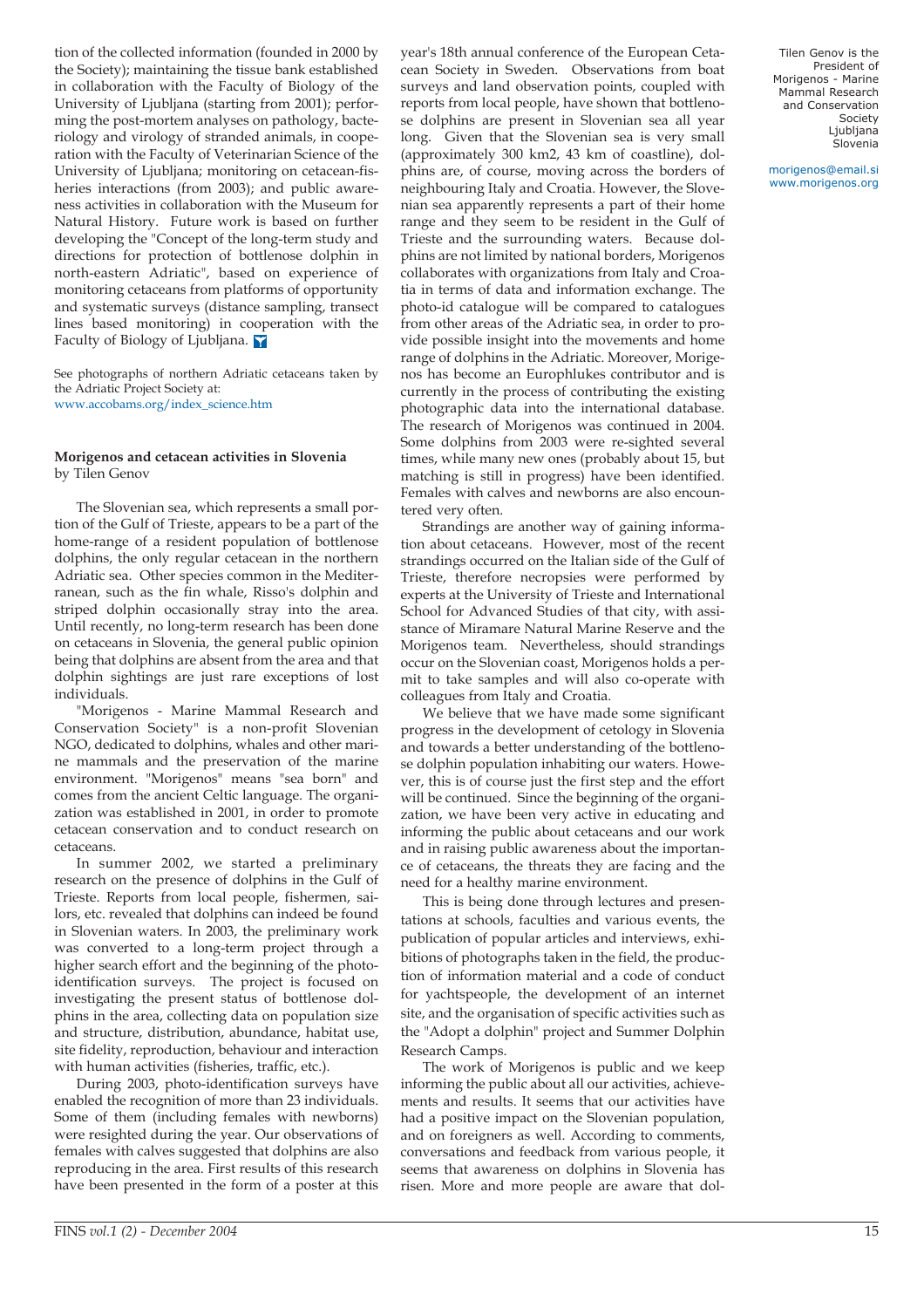phins are a part of the Slovenian marine ecosystem and moreover, they care for their protection. Also, more and more people know about our efforts and are willing to either participate in our activities or support them.

See photographs of northern Adriatic cetaceans taken by Morigenos at: [www.accobams.org/index\\_science.htm](http://www.accobams.org/index_science.htm)  For more information on Morigenos, see:

[www.morigenos.org](http://www.morigenos.org)

Darja Ribaric,<br>Msc in Biology, is the President of Vivamar

darja.ribaric @guest.arnes.si

*Vivamar* **- Society for Sustainable Development of the Sea** by Darja Ribaric

The future of the planet Earth is calling for changes in our thinking and relations to better manage the coastal and marine ecosystems. Most developed States around the world are now seeing and are trying to be active against the further degradation of the ecosystems. Many of them started to implement different action plans in terms of sustainable development. Also in Slovenia, a new member of the European Union, people are more than ever before aware of the problems of the environment. This can be seen as well in a growing number of NGOs, which may be active not only in terms of raising public awareness, but also collecting data from different topics of ecology. Many of NGOs present such, sometimes crucial, data to the governmental institutions. Activities of the NGOs can therefore enhance and accelerate the governmental debate on a given ecological topic. And this may be of big help in further decision making…

One of such societies, which has the vision to be active on the above mentioned fields is *Vivamar* - Society for Sustainable Development of the Sea. Vivamar was founded on 5 June 2002, on the World's Environmental Day. Its vision is to bring together people, who will disseminate awareness in terms of sustainable development of the sea. It has established international connections within countries, such as Italy, Croatia, France, Portugal, Israel, Austria, Greece, Germany, Denmark, Montenegro and Taiwan, trying to exchange experiences and data. One the highest priorities of *Vivamar* is the protection and conservation of the last living marine mammals in the Adriatic Sea. At the moment one of our strongest activity is to collect data on the presence of bottlenose dolphins in the Slovenian sea and neighbouring - mostly Croatian - areas. Collecting such data could help not only to better understand what's happening with this part of the dolphins' population, that is regularly visiting this area, but also to better estimate the ecological status of its environment. *Vivamar* has, since its foundation, continued to collect data about dolphins' presence, at the beginning under the kind hospitality of Slovenian Natural History Museum. To roughly evaluate species' presence in the northernmost part of the Adriatic sea, *Vivamar* has disseminated questionnaires to a variety of seagoing people: maritime police, coast guard, fishermen, staff of the Aquarium in Piran and of the Marine Biological Station, yacht skippers, divers etc. Over a two year period, from Jan 2001 - Dec 2002, a total of 316 dolphins were reported, showing that these animals are present all year round, but with apparent fluctuations depending on seasons. Group sizes were comprised between 1 and 40. Further information were collected through direct observations from a small fibreglass boat from Feb - Nov 2002. Dolphins were sighted on three of the 21 surveys, which totalled 34.9 hours of effort. Starting from this year, *Vivamar* is equipped with a larger and safer boat, which allows faster and easier monitoring.

*Vivamar* has also been engaged in building awareness, through active presence in different fairs and the dissemination of information material throughout coastal hotels and marinas in Slovenia; and delivering lectures on dolphin biology and conservation to a variety of audiences. *Vivamar* has successfully conducted in 2003 two projects, "With innovation to the European Union", and "From the art of focused discussion to the power of effective action", the latter project having been funded by the EU. One of the greatest achievements so far was to be an active partner in "AdriaWatch", an integral part of "AdriaSave", an Interreg IIIa project, due to finish in the year 2006, and aiming at the collection of data concerning the presence of large vertebrates in the northern Adriatic. The collected knowledge could further help to better manage the mentioned animals, as an important integral part of the marine ecosystems, in terms of the sustainable development. This is exactly what the mission of *Vivamar* is about.

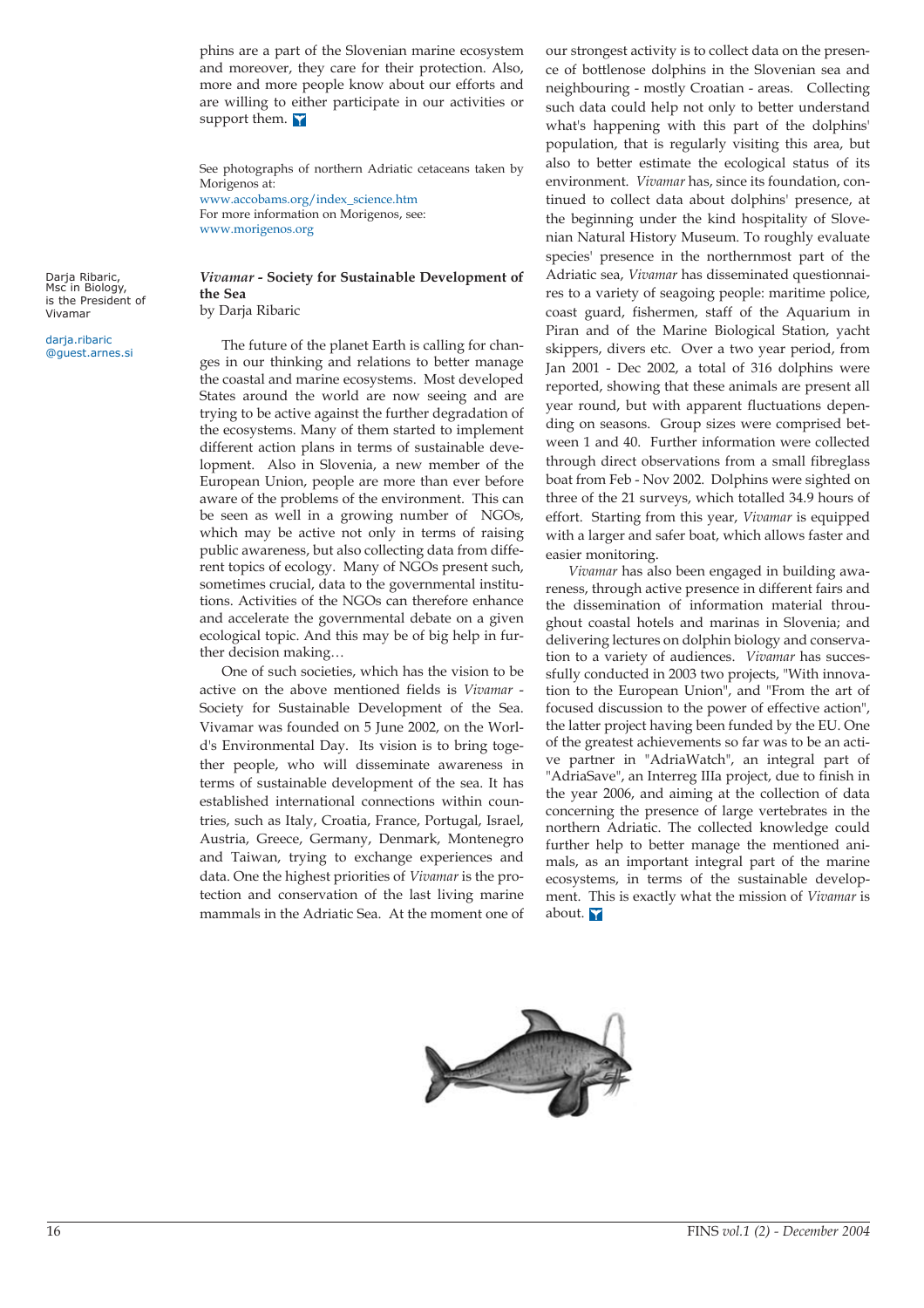# **Short News**

#### **The Europhlukes Project is concluded** by Simone Panigada

On November 1st 2004, the Europhlukes project [\(www.europhlukes.net\),](http://www.europhlukes.net) funded by the European Commission under the Fifth Framework Programme, and contributing to the implementation of the Key Action 1.1.4.-9: Support for Research Infrastructure Concerted Action within the Energy, Environment and Sustainable Development thematic programme ended. Aims of the project were:

- to develop a European cetacean photo-identification system as a facility for research on the sustainable management of the marine environment;

- to initiate a European network of providers and end-users of the European Cetacean photo-identification system;

- to ensure continued contribution of material and supportable use of the database.

Forty-seven research groups from 14 countries around Europe have contributed over 54,000 digitised images and associated data representing 20 cetacean species. These are held on a central database that can be accessed electronically. In addition, a meta database structure has been developed that enables the linking of different types of data (such as photo-ID, line-transect survey, acoustic monitoring, biopsy sampling, and focal follows).

The main features used to identify individual cetaceans included nicks in dorsal fins and tail flukes, and pigmentation patterns on the head, back, flanks, fin and tail. The ten species with the greatest number of images were common bottlenose dolphin (30%), long-finned pilot whale (21%), short-beaked common dolphin (17%), Risso's dolphin (10%), sperm whale (8%), killer whale (5%), fin whale (4%), short-finned pilot whale (1%), minke whale (1%), and humpback whale (1%). Bottlenose dolphin images existed in the catalogues of 24 research groups, Risso's dolphins in the catalogues of 12 groups, and sperm whales in the catalogues of 10 groups.

The project deliverables consisted in three semiautomated matching software programs, to enable end-users to match their pictures using tail fluke margins, dorsal fin margins, and fluke pigmentation patterns. The software showed great potential to enhance the matching process when dealing with large digitised catalogues. Future work will focus on the different ways to combine the use of different types of features present on the same individuals, in order to facilitate the recognition of true matches and to minimise false matches.

See a graph with the species composition of the Europhlukes database at:

[www.accobams.org/index\\_science.htm](http://www.accobams.org/index_science.htm)

#### **Training course on cetacean research and conservation**

by Giovanni Bearzi

After a number of previous positive experiences involving researchers from Black Sea countries, a training course on cetacean research and conservation was organised by ACCOBAMS in 2004 to build capacity among four selected trainees from Slovenia and Greece. The course was held at the Tethys Research Institute field station on the island of Kalamos, and its main topic was the use of photo-identification methods to study cetacean ecology and population dynamics. Practical field work and photo-id focused on two dolphin species (common bottlenose dolphins *Tursiops truncatus* and shortbeaked common dolphins *Delphinus delphis*) in two study areas: the waters surrounding the island of Kalamos and the Gulf of Amvrakia, in north-western Greece. All the trainees were given chances to practice photo-id with digital cameras, and could review their work after each survey to evaluate their capability to identify individual dolphins, under the supervision of experienced researchers. In addition to practical work in the field, seminars and lectures were given every day on topics including threats affecting cetaceans, conservation strategies, cetacean data management, the use of GIS technology to study cetacean habitat use etc. Although intensive and intellectually demanding, the training course was held in an informal way, facilitating personal exchanges and promoting future collaboration among the participants.

**The proceedings of the CIESM workshop "Investigating the roles of cetaceans in marine ecosystems",** which had been announced on FINS 1(1):11, have now been published as CIESM Workshop Monograph n° 25. A special mention deserves, among other things, a very useful discussion on the use of trophodynamic models by Mariano Koen Alonso and John Harwood, in the executive summary of the monograph.

The 144-page document can be downloaded as a pdf file from:

[www.ciesm.org/publications/Venise04.pdf \(4.69 Mb\).](www.ciesm.org/publications/Venise04.pdf) 

Simone Panigada was member of the Steering Committee of Europhlukes and Coordinator for the Eastern Mediterranean

panigada@inwind.it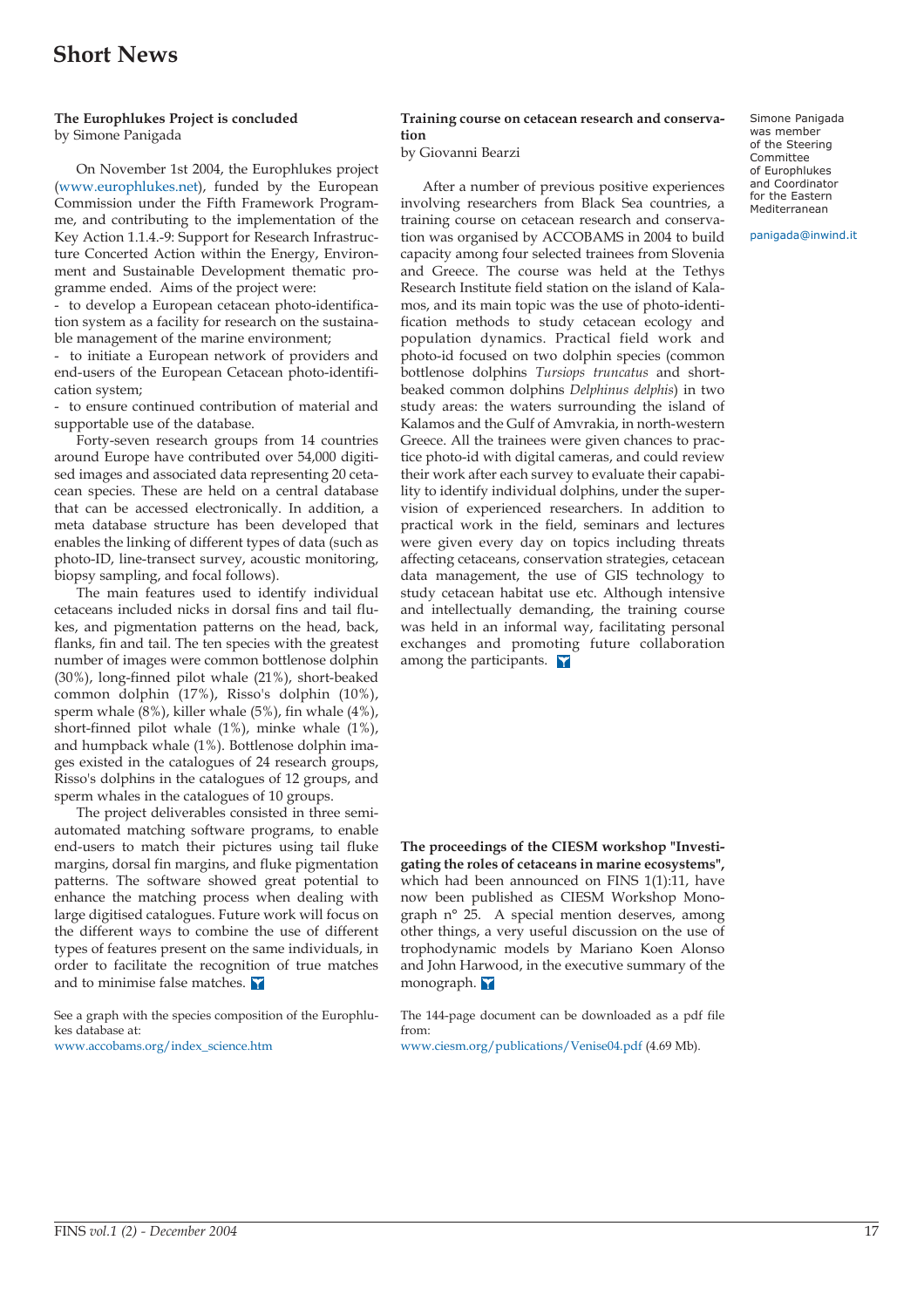Representatives of ACCOBAMS ensured with their presence the **participation of the Agreement to the following event**s:

(a) the Meeting of the Advisory Council of the Convention of Migratory Species, Glasgow, 1-3 April 2004;

(b) the International Policy Workshop on Sound and Marine Mammals, organised by the Marine Mammal Commission in partnership with the Joint Nature Conservation Committee, London, 28-30 September 2004;

(c) the final meeting of the Steering and Liaison Committees of the Europhlukes Project, Lanzarote, Spain, 23-26 October 2004, during which the interest of ACCOBAMS in supporting the continuation of Europhlukes was asserted; and

(d) the IWC Habitat Degradation Workshop, Siena, Italy, 12-15 November 2004.



# **In memory of Bill Watkins, a pioneer of cetacean bioacoustics**

by Giuseppe Notarbartolo di Sciara

William Alfred Watkins, Oceanographer Emeritus of the Woods Hole Oceanographic Institution, died on 28 September 2004, aged 78, after a long career dedicated to the study of cetaceans and their sounds. Bill was one of the first scientists to investigate cetacean acoustics in the Mediterranean, with a dedicated cruise in the seas surrounding Sicily in Summer 1985, in which a school of rough-toothed dolphins, *Steno bredanensis*, was sighted and recorded for the first time in this region. He was a real pioneer in marine mammal bioacoustics.

Bill joined WHOI in 1958, and soon started working with William Schevill, the founder of marine mammal bioacoustics. The two Bills created a terrific team; working together for four decades, they propelled cetacean bioacoustics into the era of modern electronics from the dark ages of this discipline, when the early navy acousticians were calling sperm whales "carpenter fishes" in want of a better explanation of what they were hearing. In particular, Bill Watkins was responsible for the development of many of the research tools that still today are at the base of most marine bioacoustic work, including the construction of portable tape recorders, the use of hydrophone arrays to identify, locate and follow individual whales, methods for underwater playback experiments, and even radio and acoustic whale tags. In 1962 he published with Schevill a phonograph recording of marine mammal sounds called "Whale and Porpoise Voices", which served to bring to the world's general public the notion that cetaceans communicate through underwater sound.

Bill Watkins was special for many reasons. To begin with, he was able to conjugate the natural curiosity of a scientist with a thaumaturgic talent for making boxes full of electronics work in a salty environment. This endowment allowed him to come back ashore with great data on acoustic pattern recognition systems, seasonal distribution and acoustic behaviour of cetaceans, and unique information obtained through acoustic, radio and satellite tracking systems. Secondly, he built a proper home for all these good things by creating a lab at WHOI where he and his team could work together, publish an enormous amount of scientific papers, store a digital database with over 20,000 calls from more than 70 species of marine mammals, and organising an extremely interesting and valuable bibliographic collection, pieced together and personally annotated by Bill Schevill during his lifetime, into a database searchable by anyone.

Third, and not last, Bill was a wonderful man and a great friend. He was a specially kind and generous person. I have been working with him since 1979 in the Caribbean, in the North Atlantic and in the Mediterranean, and visited him many times at WHOI. Bill's departure leaves a great void at the personal level, but he has left behind an extraordinary heritage in terms of knowledge, for all of us - whales and dolphins included - to take advantage of.  $\mathbf \bar{v}$ 

See the portrait of a thoughtful Bill Watkins at: [www.accobams.org/index\\_science.htm](http://www.accobams.org/index_science.htm)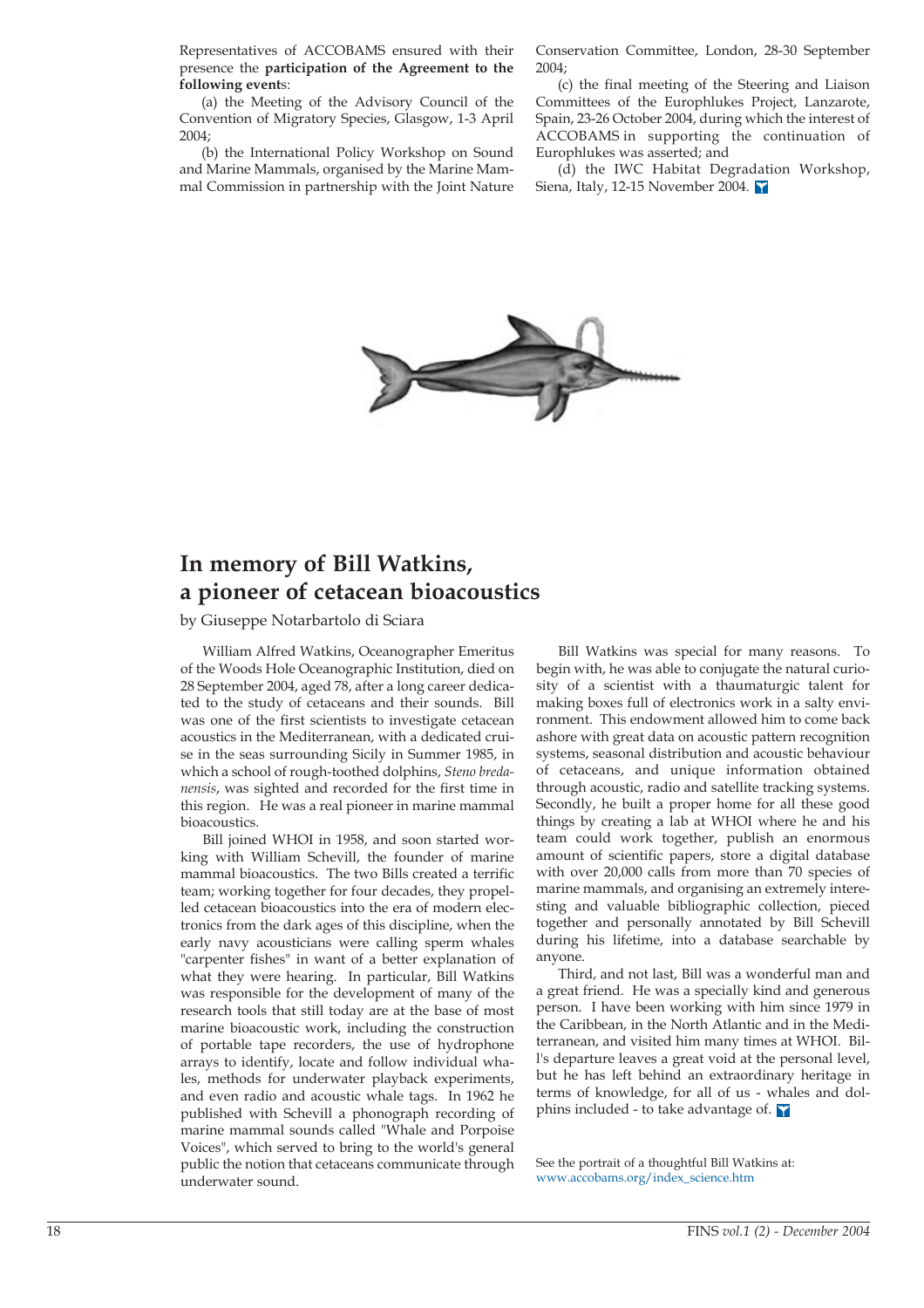# **Book Reviews**

by Giuseppe Notarbartolo di Sciara

**Sperm whales: social evolution in the ocean.** Hal Whitehead. 2003. The University of Chicago Press, Chicago & London. xxiv - 432 pp.

His head does not make up one third of his body length, nor does he slurp whole squids in the dark; nevertheless, Hal Whitehead is fully entitled to be considered a honorary sperm whale. Probably no human on Earth knows sperm whales as deeply as Hal does, having followed them for over 20 years across oceanic expanses with boats usually half as long as the whales themselves. The book contains an extremely rich compendium of knowledge of a most extraordinary mammal. Sperm whales have a social structure which has bizarre similarities to that of elephants; students of sperm whales, however, in contrast to elephant experts (who can continuously watch their animals for 12 hours in a row, sitting in their jeeps) can see the whales only when they come to the surface to breathe, and this makes up a mere 20% of their time. This consideration prompted Hal Whitehead to define sperm whales 'surfacers' rather than 'divers'. Science has not been able so far to overcome the challenge of observing animals that spend most of their life in a dark and opaque medium such as the ocean, which is also so hostile to human researchers. Hal Whitehead has managed to combine his diverse talents of field person and mathematician to address such challenge through inference, ingenuity, and half a lifetime of observations. The results of his labour - in part review of the existing knowledge, in part original - are superbly presented in this book. No aspect of the sperm whales' biology, ecology and behaviour escapes from Hal's treatment, which is subdivided into nine chapters. These include a general introduction to the sperm whale, 'an animal of extremes'; a description of the whales' environment and ecology; horizontal and vertical movement patterns; population ecology; behaviour and vocalisations; social ecology; and conservation. Conservation concerns for sperm whales exist worldwide, but nowhere are they as justified as in the Mediterranean Sea, where the species is taking a very hard beating from pelagic driftnets. The most fascinating part of Hal's writing is, in my view, the one which deals with the concept of cultural traits and their evolution in sperm whale societies. It is now a well-known fact that cultural transmission of behaviour is not a human prerogative, however it is always refreshing, and a healthy cure for our congenital arrogance, to find new examples of this, and Hal provides a very good one. He reports that certain sets of sperm whale social units possess very similar coda repertories. This allows the classification of such units in 'clans', which are very stable in time and, as Hal suggests, may represent cultural variants. Hal argues that the 'attributes of the open ocean, such as its large-scale variations, its connectedness, and its suitability for vocal communication, may have promoted culture in cetacean societies.' In this process, sperm whales may have been able to take advantage of their extraordinarily large brains and specialised noses, not too unlike elephants. Quite some food for thought. A book that any student of animal ecology and behaviour should become familiar with.

**Marine mammals: fisheries, tourism and management issues.** Nick Gales, Mark Hindell, Roger Kirkwood (Eds.). 2003. CSIRO Publishing. xii - 446 pp.

This book is a substantial source of information and inspiration for everyone concerned with the problem of managing human activities at sea in ways that are compatible with the continued survival and well-being of marine mammals. At a first glance the book, which won a 2004 Whitley Award, may seem to be permeated by a southern hemisphere bias, given that most of the examples provided as case studies are indeed centred in areas located south of the equator. This could hardly have been otherwise, given that its chapters are all derived from papers that were presented at the Southern Hemisphere Marine Mammal Conference which was held in 2001 on Philip Island, in Victoria, Australia. Nevertheless, the lessons learned from all of these examples are quite valid and instructive wherever the types of cetacean-human interactions that are described may occur, including the Mediterranean and Black Seas.

The book contains 21 contributions by scientists from 12 countries, and is organised in three main sections: marine mammals and fisheries, marine mammals and tourism, and management issues. The part on fisheries is quite exciting because, unlike most books dealing with marine mammals and fisheries in the past, it is not limited to discussions on bycatch. In its far greater diversity, this section contains an essay by David Lavigne on the role of science in the culling debate; a critical review of the interactions between aquaculture and marine mammals by Catherine Kemper and colleagues; and several extremely interesting papers tackling the thorny issue of trophodynamic relationships within marine ecosystems, where fisheries and marine mammals overlap as predators, and may compete. These include a chapter on the ecological consequences of Southern Ocean harvesting by Stephen Nicol and Graham Robertson; on trophic interactions between marine mammals and fisheries in Australia by Simon Goldsworthy and colleagues, in Patagonia by Silvana Dans and colleagues, and in South Africa by Jeremy David and Patti Wickens; a review of operational interactions between fisheries and pinnipeds and cetaceans in Australia by Peter Shaughnessy and colleagues; between fisheries and Hector's dolphins in New Zealand by Franz Pichler and colleagues; between fisheries and franciscana dolphins in the southwest Atlantic by Edu Secchi and colleagues; and between fisheries and New Zealand sea lions by Ian Wilkinson and colleagues.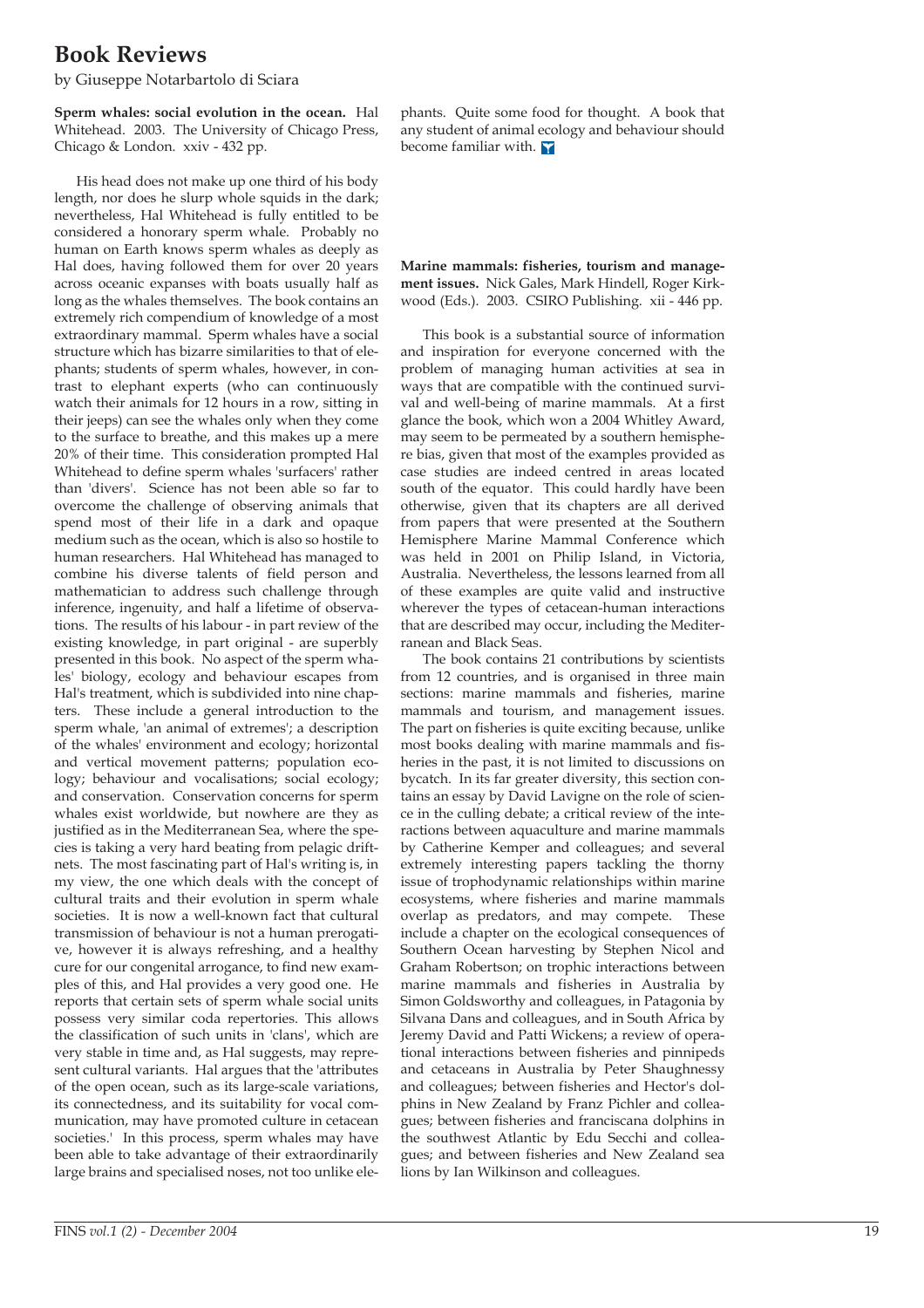The section on tourism is also particularly interesting because studies analysing the effects on marine mammals of tourism, and in particular of whale watching, are still very rare. The chapters include a detailed review of methods for evaluating the effects of nature-based tourism on cetaceans by Lars Bejder and Amy Samuels (with an appendix containing 19 abstracts on related topics and case studies), a review of pinniped-focused tourism in the whole of the southern hemisphere by Roger Kirkwood and colleagues, a discussion of the management and conservation implications of swim-with-cetaceans programmes by Amy Samuels and colleagues, and a review by Janet Mann and Courtney Kemps of the potentially disruptive effects of provisioning wild dolphins with fish in famous Monkey Mia, Australia.

The last section, on management issues, is also rich of thought-provoking contributions, including a discussion of ethics and marine mammal research by Nick Gales and colleagues, the use of seals as potential tools for monitoring ecosystem change by Mark Hindell and colleagues, and useful reviews of the problem of underwater sound on marine mammals by Robert McCauley and Doug Cato, on the uses of DNA research by C. Scott Baker and colleagues, and a review by Karen Evans of the threats to marine mammals from pollution, which are present even in the southern hemisphere.

As argued by Helene Marsh and co-authors in the introductory chapter, where a broad overview of the strategies for conserving marine mammals is presented, managing human activities in an environment which is inhabited by marine mammals is an extremely tricky and delicate business, and few success stories exist to date. We may add that this is particularly true in marine regions, such as the Mediterranean and Black Seas, where human presence is so intense. ACCOBAMS was envisaged and implemented precisely because of this reason. But not many examples exist yet of careful, thorough analyses of case studies that can properly inform policy and management. In this respect, this book presents a quite useful collection of information based on good science, and represents therefore an invaluable resource for every person engaged in the conservation of cetaceans in the Agreement area.  $\blacksquare$ 

**Between species: celebrating the dolphin-human bond.** Toni Frohoff, Brenda Peterson (Eds.). 2003. Sierra Club Books, San Francisco. xii - 361 pp.

Even persons professionally engaged in conserving cetacean populations sometimes wonder what is it that is so special about whales and dolphins, that stimulates humans to care so much for their survival and well-being. We can see signs of the special value that is being attributed to cetaceans not only in the personal behaviour and emotions of so many human beings, but also in entire governments, and ACCO-BAMS is, among others, a living proof of this fact. "Between species: celebrating the dolphin-human bond" addresses this question by giving the floor to a large variety of persons who have been involved, in one way or other, in human-dolphin interactions. The result of this effort is a very heterogeneous collection of essays, something that in my opinion represents a value for the book rather than a shortcoming. About half of the 36 contributors to this book have a scientific background, and were drawn to the world of dolphins by their profession. The other half comprises writers, journalists, artists, poets, dolphin rights advocates, and even physicians. Some of the essayists concentrated on how special and portentous were their experiences with the dolphins, almost giving it for granted that also the dolphin's experiences were as special as theirs. Others were not as easily captured by the perceived perspective of inter-species communication, voicing instead their concern for the potential for ever greater intrusion by well-meaning humans into the dolphins' lives and worlds that such attitude might have. All of them, however, concurred that being in the presence of a live cetacean, possibly in its natural environment, is a quite special, unforgettable experience.

The book is divided into four parts, followed by a set of useful appendices. Part I, 'Where we meet: the dolphin-human bond', is dedicated to the attempt of defining the specialness of the encounters between dolphins and humans. Contributors to this part of the book are Brenda Paterson, Ashley Montagu, Diane Ackerman, Bernd and Melany Würsig, Toni Frohoff, Ben White, and the late John Lilly. Part II, 'The many worlds of the dolphins: international waters', takes a look at a variety of cultural approaches to the world of dolphins, through the writings of Jim Nollman, Giovanni Bearzi, Sy Montgomery, Marcos Santos, Cathy Kinsman, Christina Lockyer, Monica Müller, Rachel Smolker, and Erich Hoyt. Part III, 'Beyond our myths: the real life of dolphins', contains contributions from Linda Hogan, Pat Weyer, Howard Garrett, Bill Rossiter, Naomi Rose, Lindy Weilgart, Betsy Smith, Leigh Calvez, Rochelle Constantine, Suzanne Yin, and Marc Bekoff. Part IV, 'Necessary kindness: our shared future", is dedicated to a look to the future, with writings from Joana McIntyre Varawa, Kathleen Dudzinski, Horace Dobbs, Cathy Englehart, Paul Spong, Helena Symonds, Brenda Paterson, and Richard Wilbur.

The issues raised in the book are many, and it is impossible in this short review to mention them all. One recurring theme, however, regards the conflict between the desire of interacting with the dolphins that possesses many persons, and the concern for our encroaching on more and more on the dolphins' lives. Exemplary, in this respect, is the contribution on dolphin-assisted therapy (DAT) by Betsy Smith, the person responsible for the first development of DAT back in the 1980s. Today, considering the turn that was taken by the events, Dr. Smith has no doubts: 'In the rush for personal pleasure, people disregarded the damage that could be done to the other species, and swimming with wild dolphins has now exploded into a worldwide business. … Therapeutic purposes are often the justification given for this rude invasion.' In 1992, she decided to stop all DAT-research. "Perhaps - she concludes - it is time for us to leave the dolphins alone".

At the end of the book, the reader is rightly led to conclude that there is no simple answer to the question of why are whales and dolphins so special for